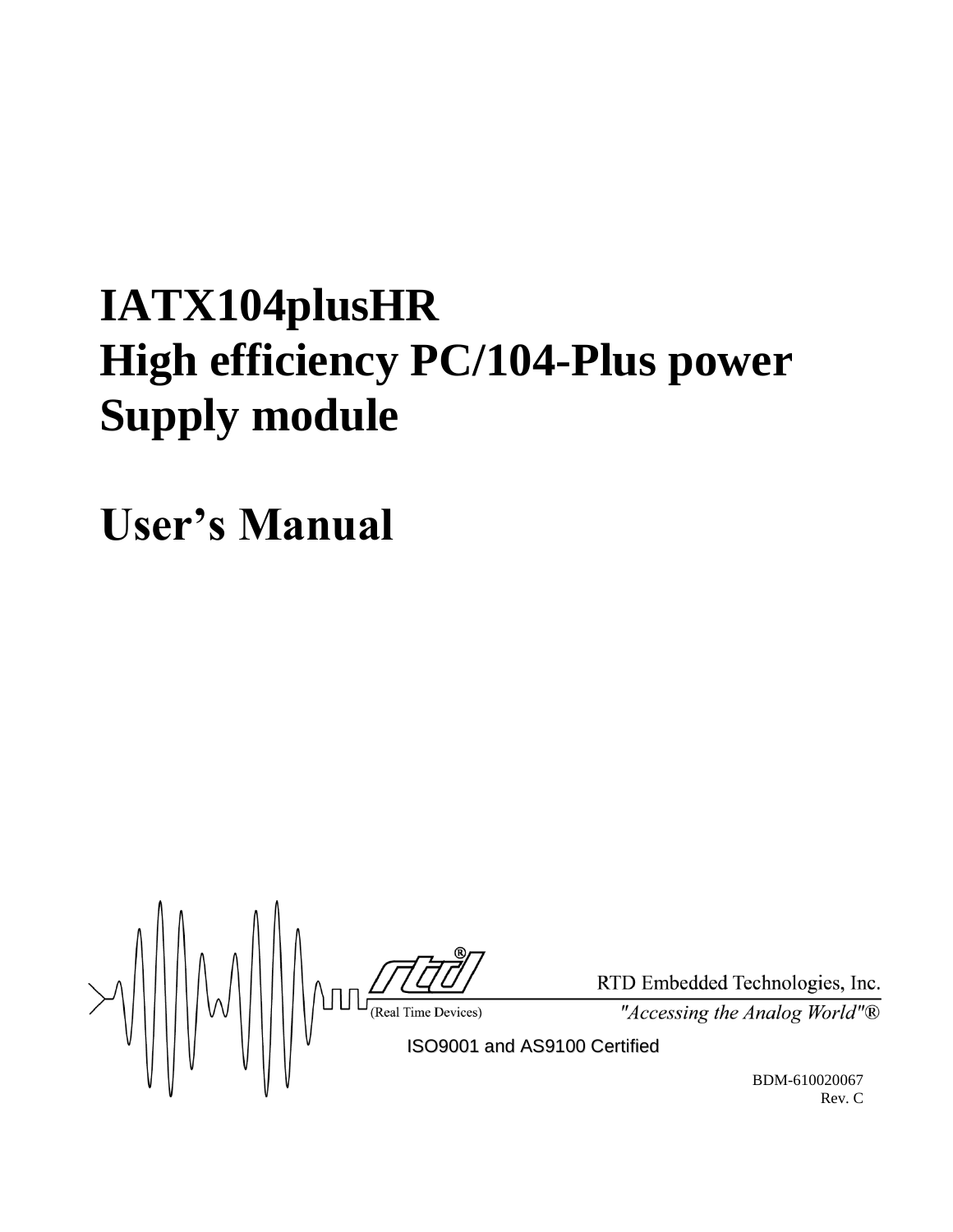## **IATX104PLUSHR Power supply module User's Manual**



**RTD Embedded Technologies, Inc.** 103 Innovation Blvd.

State College, PA 16803-0906

Phone: +1-814-234-8087 FAX: +1-814-234-5218

E-mail sales@rtd.com techsupport@rtd.com

Web site http://www.rtd.com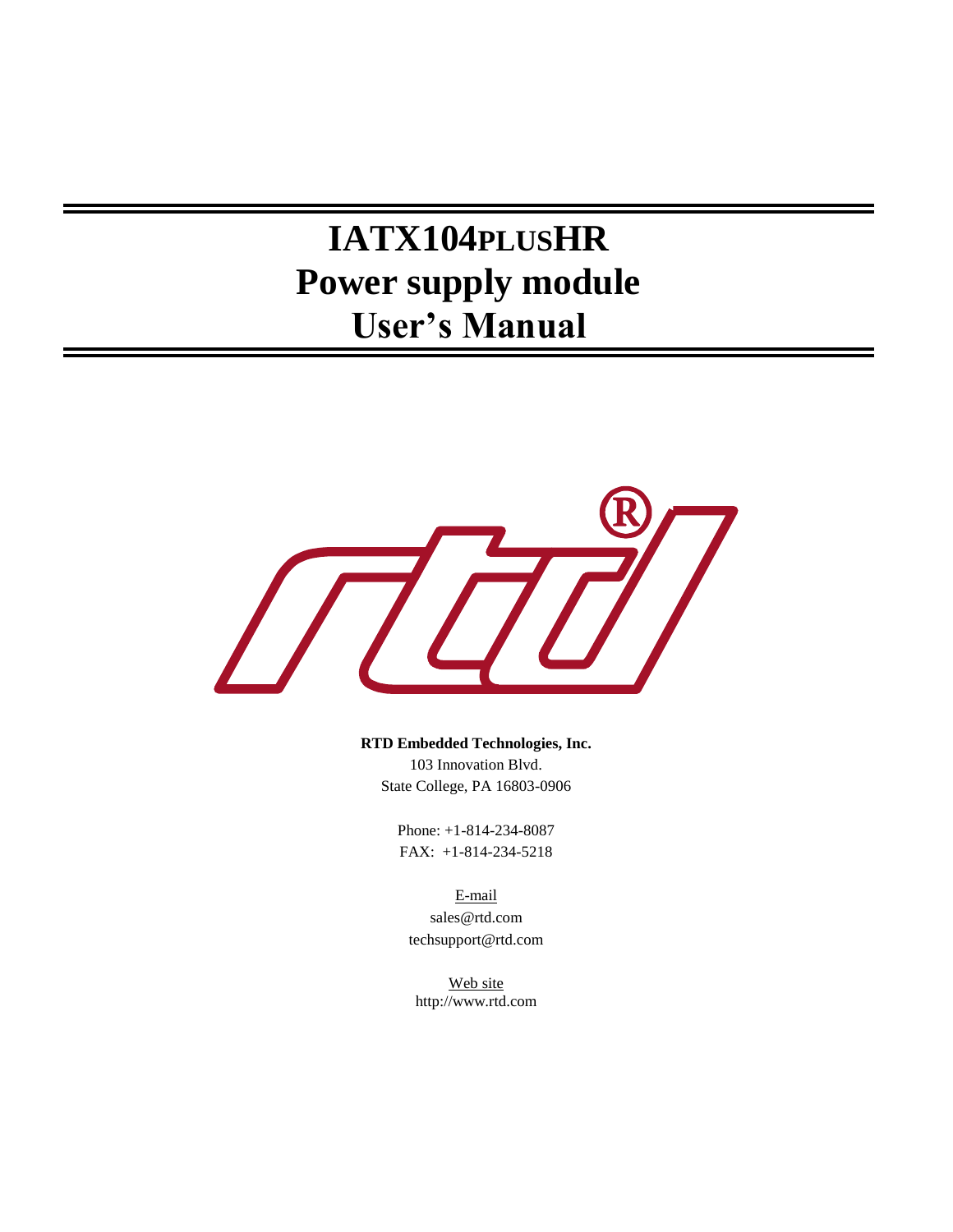#### Revision History

| Rev A | Initial Release                                                             |
|-------|-----------------------------------------------------------------------------|
| Rev B | Name change                                                                 |
| Rev C | Galvanic Isolation voltage added to specifications, output power correction |

Published by:

RTD Embedded Technologies, Inc. 103 Innovation Blvd. State College, PA 16803-0906

Copyright 2010 by RTD Embedded Technologies, Inc. All rights reserved Printed in U.S.A.

The RTD Logo is a registered trademark of RTD Embedded Technologies. cpuModule and utilityModule are trademarks of RTD Embedded Technologies. PC/XT, PC/AT and IBM are trademarks of International Business Machines Inc. MS-DOS, Windows, Windows 95, Windows 98 and Windows NT are trademarks of Microsoft Corp. PC/104 is a registered trademark of PC/104 Consortium. All other trademarks appearing in this document are the property of their respective owners.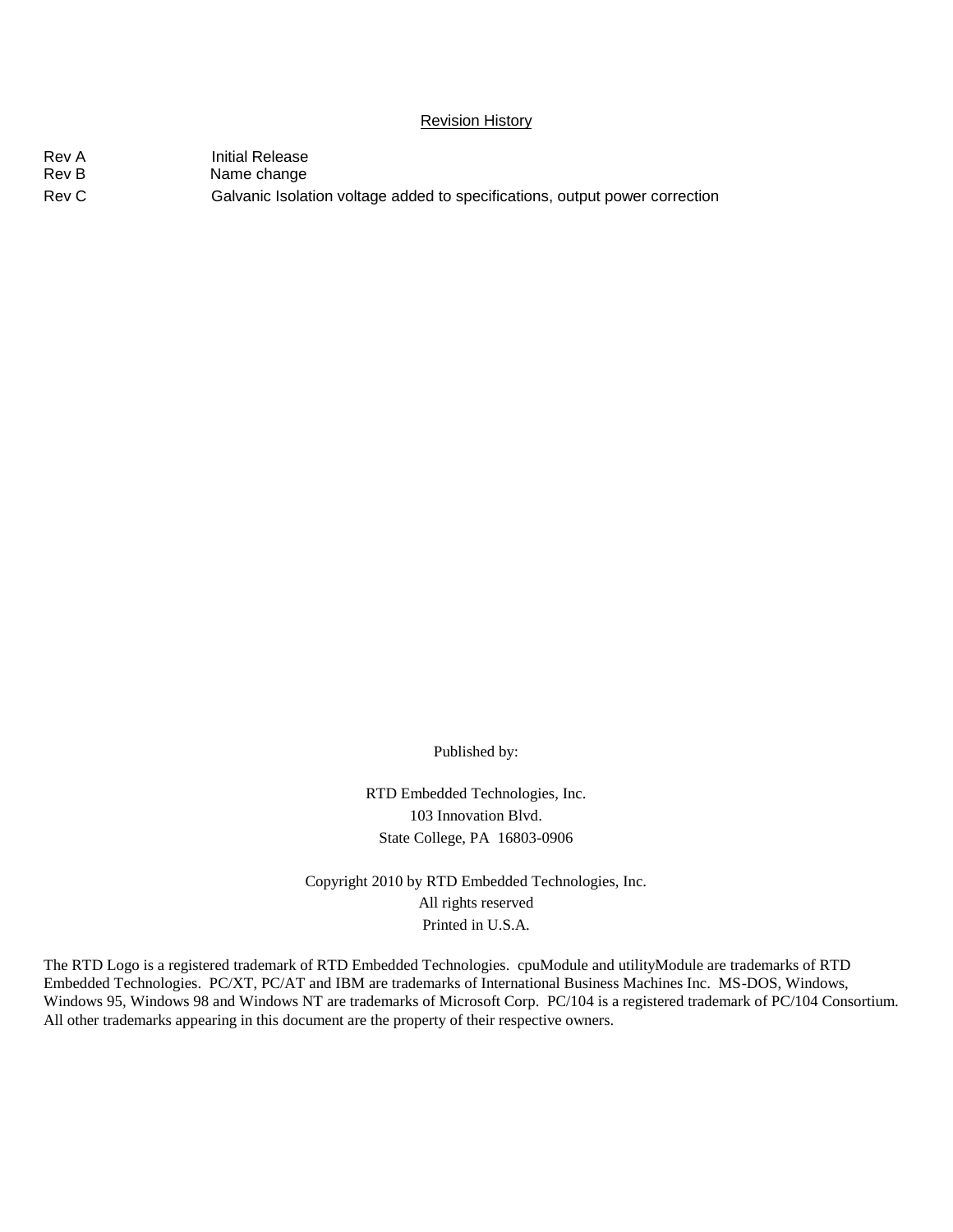## **Table of Contents**

| 21 |
|----|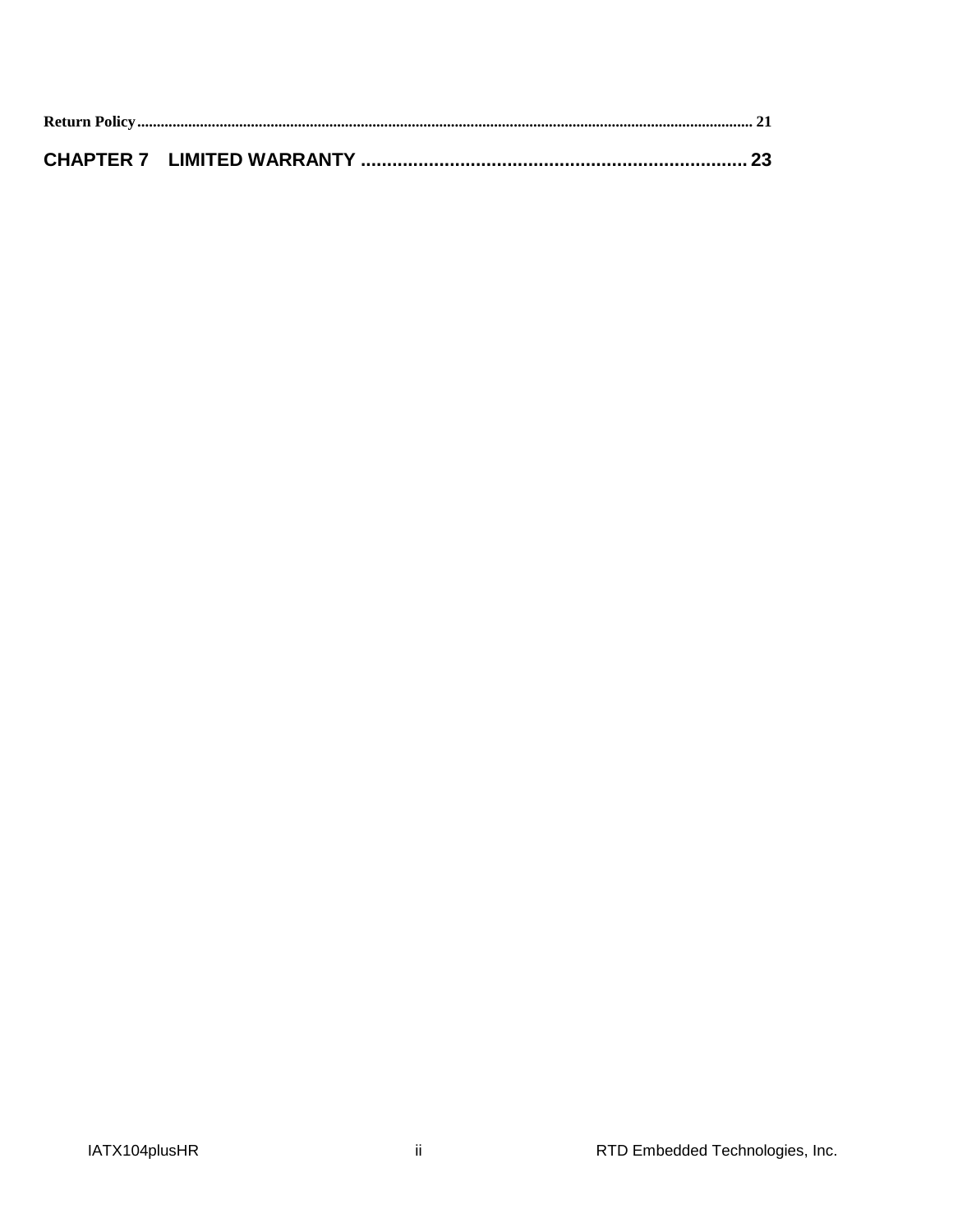## **Table of Figures**

Figure 1: IATX104PLUSHR [powering an RTD PC/104+ cpuModule stack](#page-9-1) 4 Figure 2: IATX104PLUSHR [power supply power connections](#page-10-2) 5 Figure 3: [Block diagram of the IATX104PLUSHR](#page-14-0) 9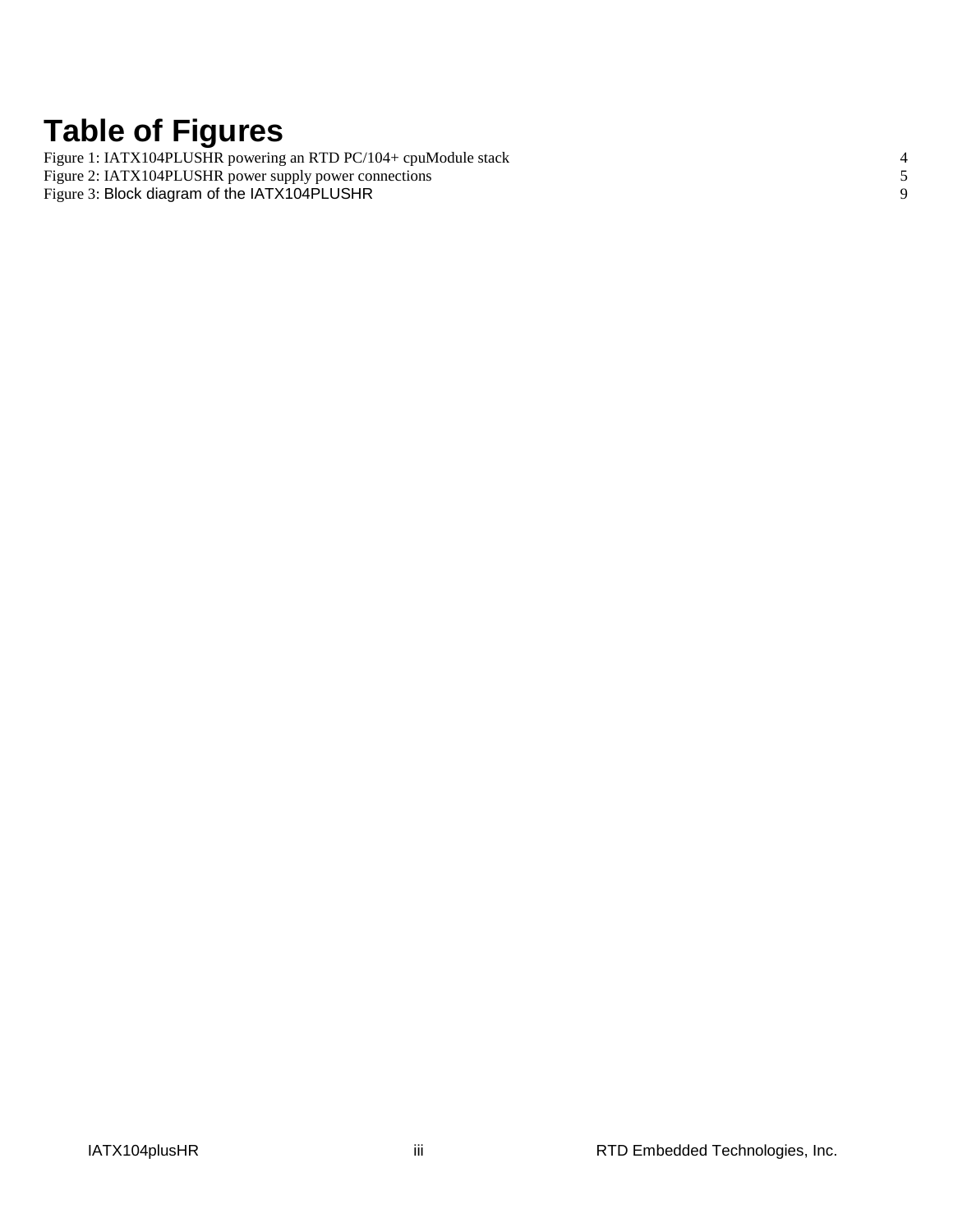## <span id="page-6-0"></span>**Chapter 1 INTRODUCTION**

This user's manual describes the operation of the IATX104PLUSHR power supply unit for automotive and industrial applications.

## <span id="page-6-1"></span>*Features*

Some of the key features of the IATX104PLUSHR include:

- Input voltage range 18V-36V DC
- No heat sink required with natural convection cooling up to  $45^{\circ}$ C,
- 166W total output power *with adequate cooling*,
- 5V with 90% efficiency
- 5V STBY with 83% efficiency
- 3.3V with 89% efficiency
- 12v with 93% efficiency
- -12V with 88% efficiency
- -5V LDO with 37% efficiency
- Synchronized supplies reduce switching stresses
- Remote ON/OFF operation
- IATX104PLUSHR outputs +3.3V, +5V, +12V, -12V, -5V, 5V STDBY
- Five voltage status LED's
- **Operating temperature range -40 to +85 C**

The following paragraphs briefly describe the major features of the IATX104PLUSHR. A more detailed discussion is included in Chapter 3 (Hardware description). The board installation is described in Chapter 2 (Board Installation).

## <span id="page-6-2"></span>*Board Versions*

The IATX104plusHR is a PC/104-*Plus* power supply module, with an ISA and a PCI connector.

The IATX8104HR is a PCI-104 power supply module, with a PCI connector only.

Stack-through and non-stack-through bus versions available upon request

### <span id="page-6-3"></span>*Power Supply Unit Description*

The IATX104PLUSHR power supply unit offers a complete reliable power subsystem for your sophisticated computer and peripherals. To improve reliability in harsh environments, the IATX104PLUSHR is designed using protection devices against over voltages, noise spikes and reverse input voltage. The output current of the +5V and the +3.3V converter are limited to 20A. These features allow reliable system operation in distributed industrial installations.

A 5V STDBY supply capable of 2A is present so ATX compliant systems can be built on this board. ATX support signals PS\_ON# and PWR\_OK allow software controlled shutdown and power monitoring available for your CPU.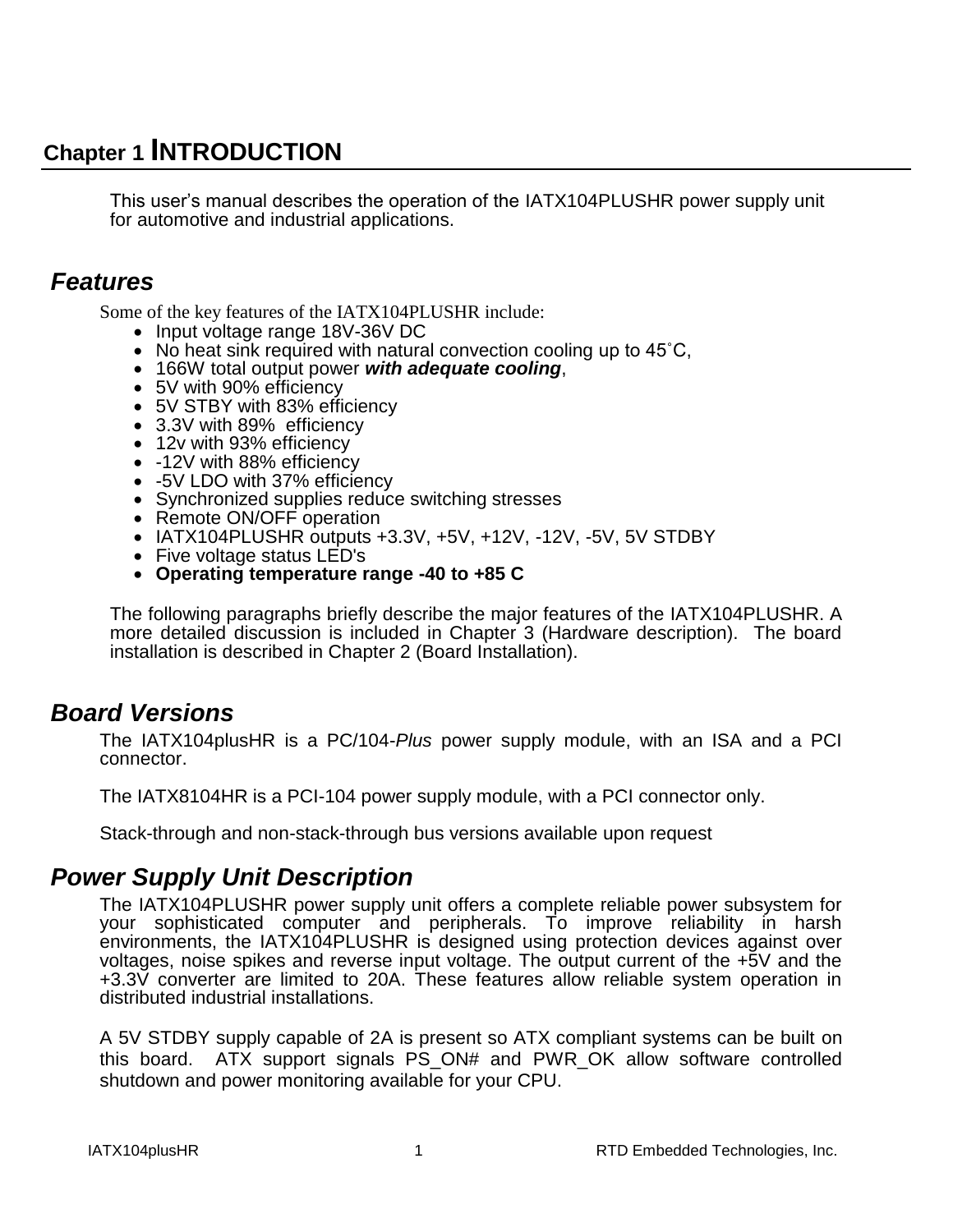The +5V and the +3.3V computer power supplies are designed using high efficiency switching regulators providing high output current (20A) with efficiency as high as (90 %). The secondary peripheral power supplies are designed using +12V and -12V converters that are supplied by the +5V DC/DC converter. Extensive use of SMD technology ensures low weight and reliable operation.

The IATX104PLUSHR can be "switched off" from a remote source.

### <span id="page-7-0"></span>*Mechanical description*

The IATX104PLUSHR is designed on a PC/104+ form factor. An easy mechanical interface to both PC/104+ and EBX systems can be achieved. Stack your IATX104PLUSHR directly on a PC/104+ compliant computer using the onboard mounting holes. Care must be taken to ensure adequate heat dissipation from the board in high output power installations.

### <span id="page-7-1"></span>*Connector description*

The power connections are made using "cable plug" type terminal blocks. This enables removing connections from the board without opening the cables from the terminal blocks. The IDAN-IATX104PLUSHR boards always feature screw terminal blocks for inter-frame wiring.

### <span id="page-7-2"></span>*What comes with your board?*

Your IATX104PLUSHR package contains the following items:

- IATX104PLUSHR board with mating connectors for power connections
- CD Containing User's manual

If any item is missing or damaged, please call RTD Embedded Technologies, Inc. customer service department at the following number: (814) 234-8087.

### <span id="page-7-3"></span>*Using this manual*

This manual is intended to help you install your new IATX104PLUSHR module and get it working quickly, while also providing enough detail about the board and its functions so that you can enjoy maximum use of its features even in the most demanding applications.

### <span id="page-7-4"></span>*When you need help*

This manual will provide you with enough information to fully utilize all the features on this board. If you have any problems installing or using this board, contact our Technical Support Department (814) 234-8087. Alternatively, send a FAX to (814) 234-5218 or Email to techsupport@rtd.com. When sending a FAX or Email request please include the following information: Your Company's name and address, your name, your telephone number, and a brief description of your questions.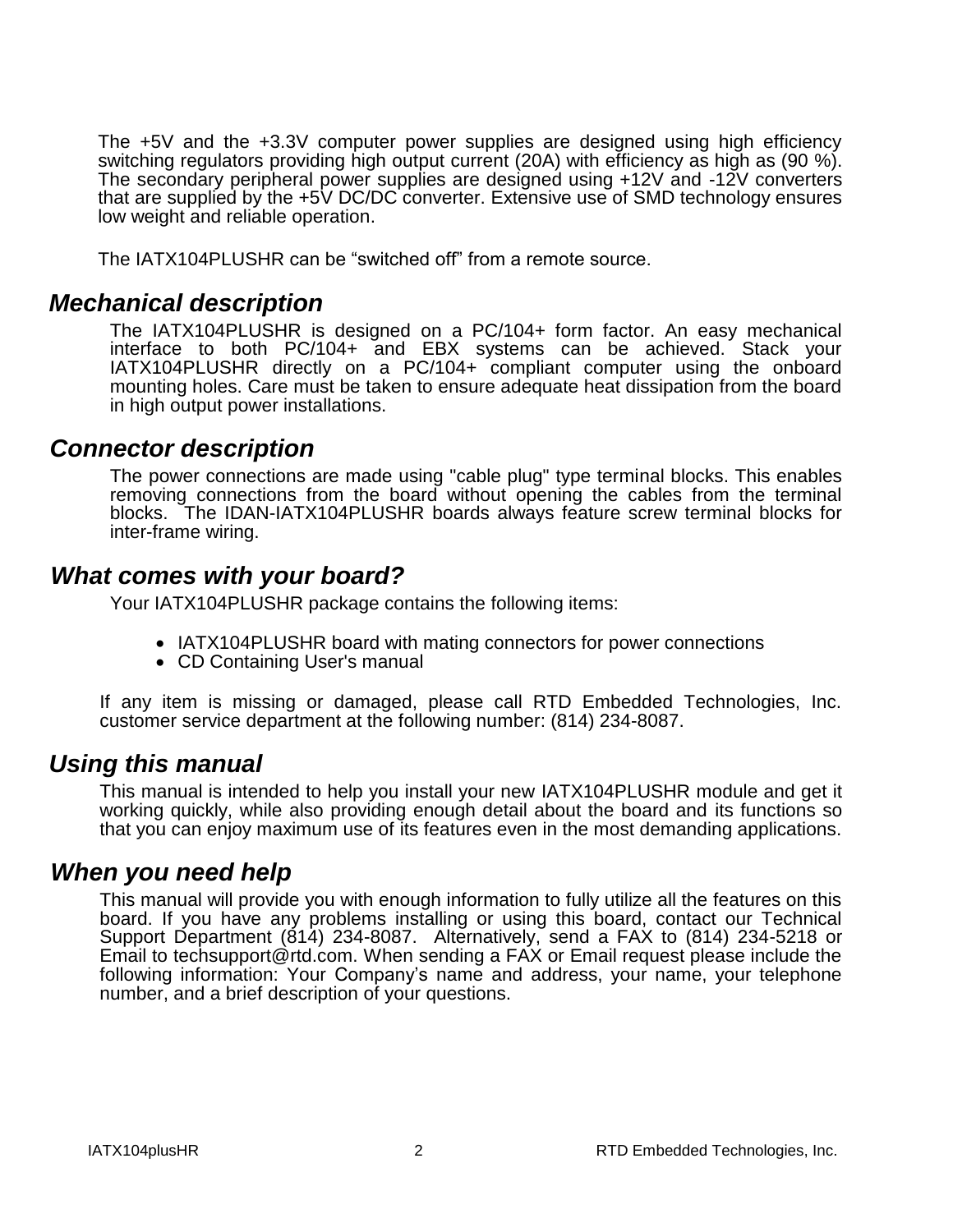## <span id="page-8-0"></span>**Chapter 2 BOARD INSTALLATION**

The IATX104PLUSHR power supply module is very easy to connect to your industrial or automotive control system. Direct interface to PC/104+ systems as well as EBX size boards is achieved. This chapter tells you step-by-step how to install your IATX104PLUSHR into your system.

### <span id="page-8-1"></span>*Board installation*

Keep your board in its antistatic bag until you are ready to install it to your system! When removing it from the bag, hold the board at the edges and do not touch the components or connectors. Please handle the board in an antistatic environment and use a **grounded** workbench for testing and handling of your hardware. Before installing the board in your computer, check the power cabling. Failure to do so may cause the power supply unit to malfunction or even cause permanent damage.

### <span id="page-8-2"></span>**General installation guidelines:**

- Touch the grounded metal housing of your computer to discharge any antistatic buildup and then remove the board from its antistatic bag.
- Hold the board by the edges and install it in an enclosure or place it on the table on an antistatic surface.
- Install your board in your system, and wire the power supply correctly.
- Failure to do so may cause the power supply unit to malfunction or even cause permanent damage to the device.
- Check all wiring connections once and then once more again.
- Check the input power to the board is in the specified range.
- Apply power to your IATX104PLUSHR, and make sure the diagnostic LED's indicate correct operation.
- Do not attach any other boards until you are sure the power supply is connected correctly and have powered it on once.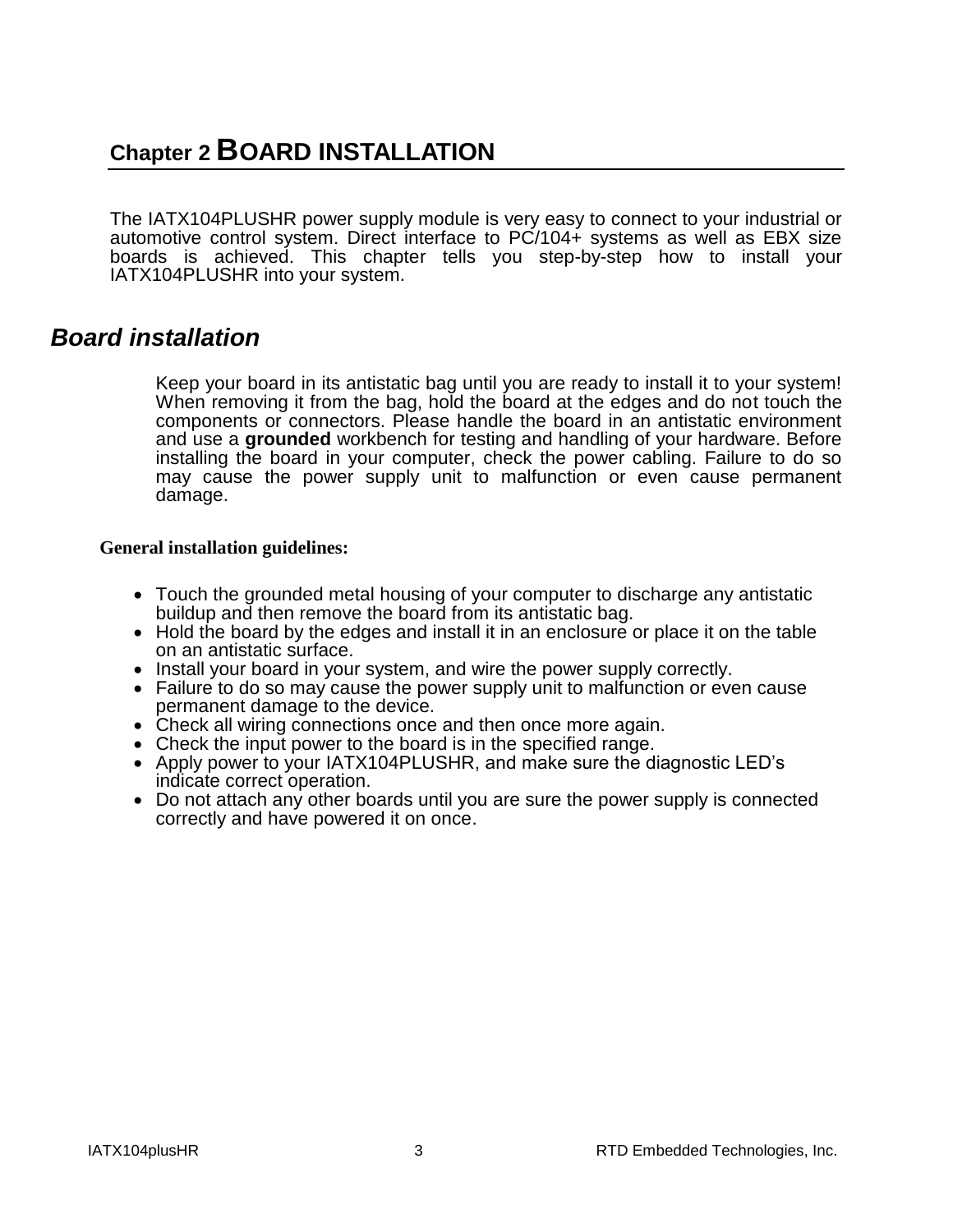### <span id="page-9-0"></span>**Installation integrated with a PC/104+ module stack:**



 Secure the four PC/104+ installation holes with standoffs. Connect the board to the power supply using the power interface connectors.

#### **Figure 1: IATX104PLUSHR powering an RTD PC/104+ cpuModule stack**

<span id="page-9-1"></span>Note: For full output power performance, install your IATX104PLUSHR at the top of your PC/104+ system and make sure adequate cooling is provided.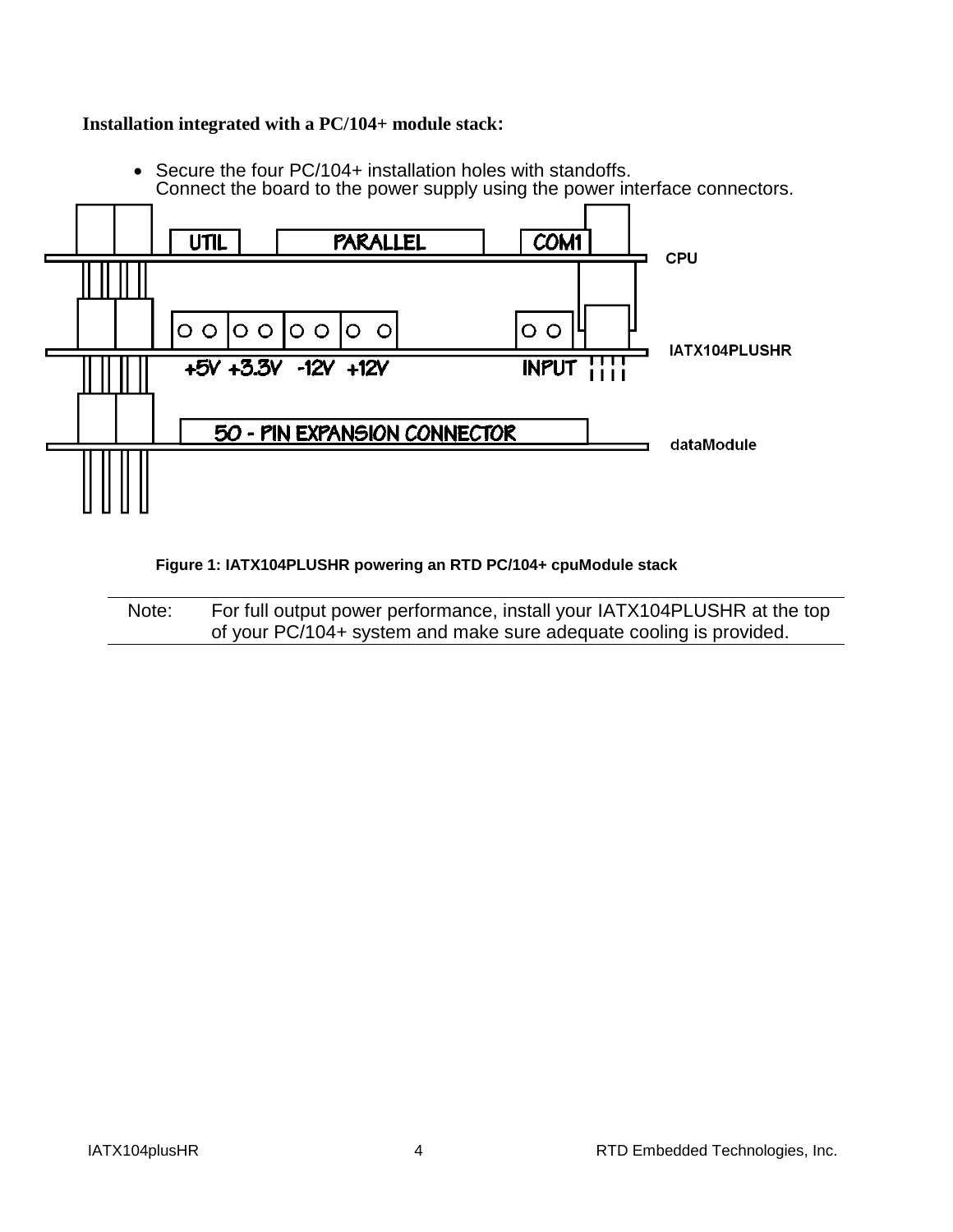## <span id="page-10-0"></span>*External power connections*

The illustration 2-2 below indicates the input and output power connections of the IATX104PLUSHR





## <span id="page-10-2"></span><span id="page-10-1"></span>*Connector descriptions:*

 *TB1***:** Raw input power to the IATX104PLUSHR, voltage range is 18-36V DC. Overvoltage protected with transient absorber.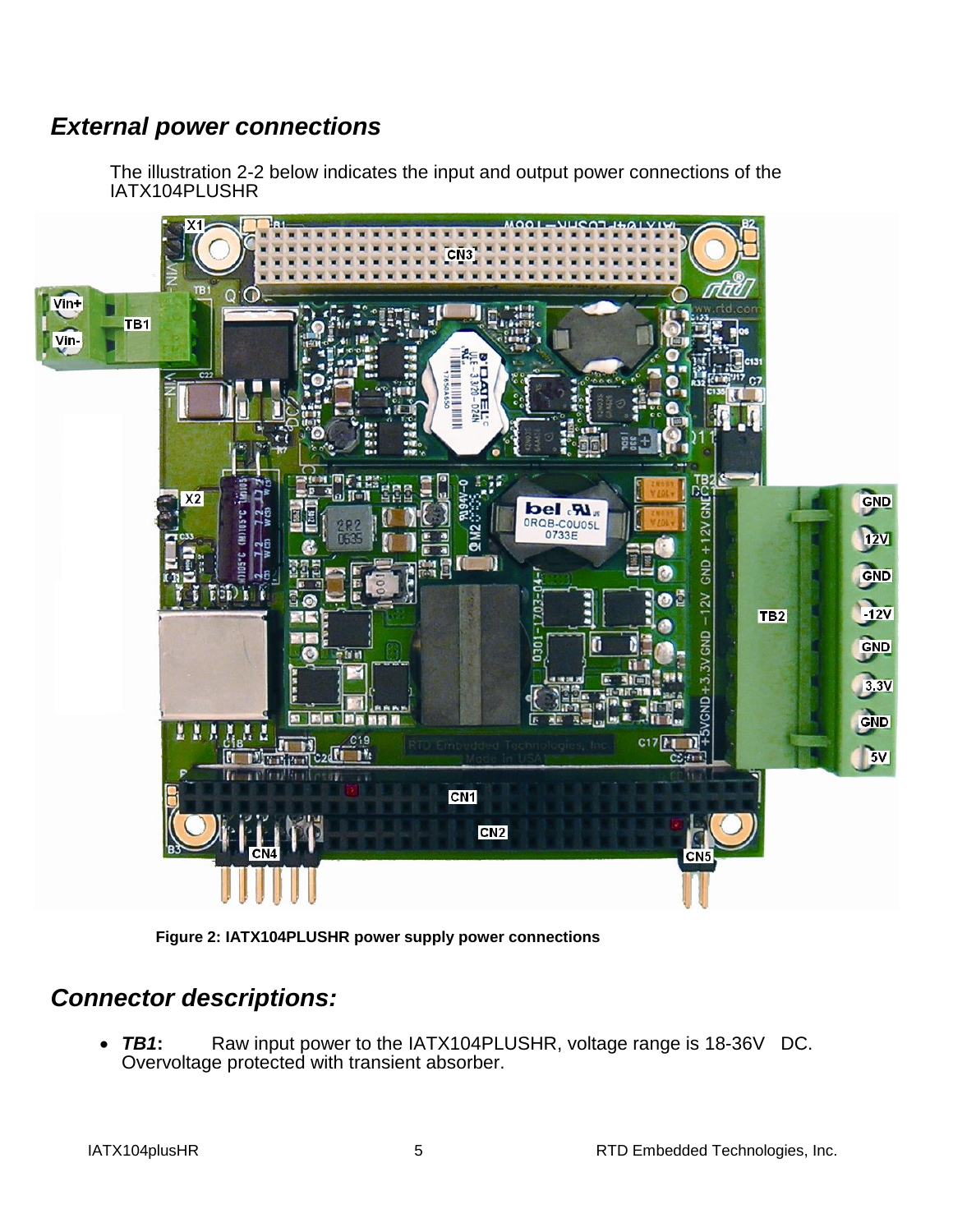Note: The module input power may be up to 185 Watts or 10.25 Amps at 18Vin. This condition will require AWG 16 wire  $(1.14 \text{mm}^2)$  (Make sure this input wire is kept as short as possible to reduce voltage drops (0.005 $\Omega$ /foot) and inductive spikes (513 nH/foot). Also wrap the positive and return input leads at least once every 2 inches to reduce inductance.

- **TB2 :** +5V Output of the main DC/DC power supply<br>**TB2 :** +3.3V Output of the main DC/DC power suppl
- **TB2** *:* +3.3V Output of the main DC/DC power supply<br>**TB2**: -12V Output
- *TB2:* -12V Output
- *TB2 :* +12V Output
- Remote ON/OFF, close this jumper to enable the IATX104PLUSHR (standby remains active) This is actually the PS\_ON# signal
- X2: Remote ON/OFF for 5V STDBY, close this jumper to disable 5V STDBY • Populating this jumper shuts the board off.
- *CN4:*
	- Pin 1 Ground
	- $\bullet$  Pin 2 +5V
	- Pin 3 +5VSTBY
	- $\bullet$  Pin 4 +12V
	- Pin 5 No Connect
	- $\bullet$  Pin 6 -12V
	- Pin 7 Ground
	- $\bullet$  Pin 8  $+5V$
	- Pin 9 Ground
	- Pin  $10 + 3.3V$
	- $\bullet$  Pin 11 PS ON#
	- Pin  $12 + 3.3V$
- *CN5:*
	- Pin1 GND
	- Pin2 PS ON# active low power supply enable signal
	- Pin3 PWR OK active high signal indicating 3.3V and 5V are above 95%
	- Pin4 +5VSTDBY 2.0A 5V supply for power saving modes

The output voltages are also indicated on the silk-screen on the solder side of the module under the terminal blocks. Check these before making any external power connections. The input of the IATX104PLUSHR is protected against reverse voltages, but will not withstand long term overvoltage. The transient absorbers will clip all fast disturbance and noise on the input, but may overheat if continuous overvoltage is present.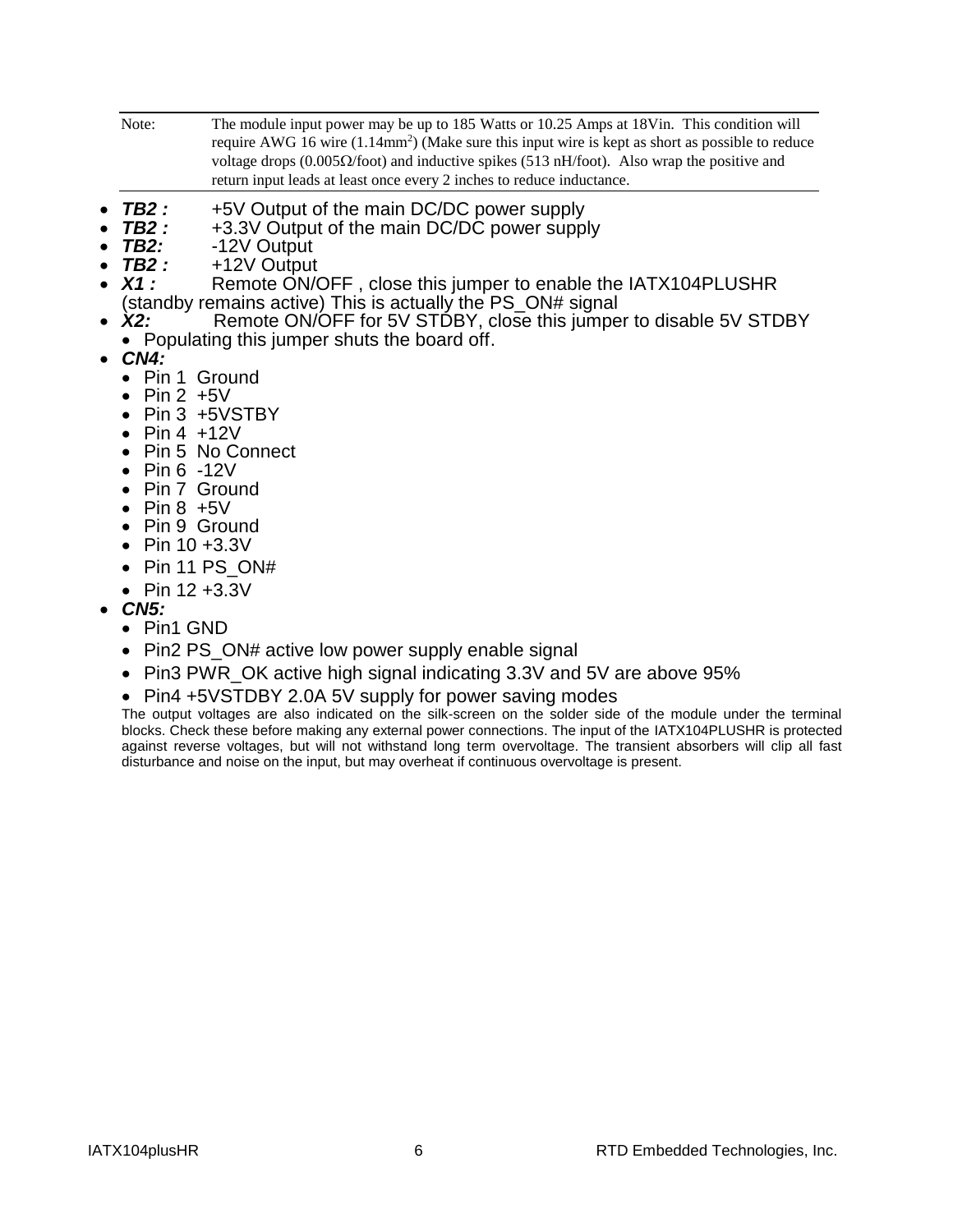## <span id="page-12-0"></span>**Chapter 3 IDAN CONNECTIONS**

This power supply module, like all other RTD 104 modules, can be packaged in Intelligent Data Acquisition Node (IDAN) frames, which are milled aluminum frames with integrated heat sinks and heat pipes for fanless operation. RTD modules installed in IDAN frames are called building blocks. IDAN building blocks maintain the simple but rugged stacking concept of PC/104 and PC/104-Plus. Each RTD module is mounted in its own IDAN frame and all I/O connections are brought to the walls of each frame using standard PC connectors. No connections are made from module to module internal to the system other than through the PC/104 and PC/104-Plus bus, enabling quick interchangeability and system expansion without hours of rewiring and board redesign.

The following Tables list the connections on the outside of the IDAN frame.

#### **Power Input – 2 Pin Quick Disconnect Connector (Female)**

| <b>IDAN Pin#</b> | <b>Signal</b>                     |
|------------------|-----------------------------------|
|                  | 18-36 $V\overline{DC}$ (Isolated) |
|                  | <b>Isolated Ground</b>            |

| <b>IDAN Pin#</b> | <b>Signal</b> |
|------------------|---------------|
|                  | $+5V$         |
|                  | Ground        |
|                  | $+12V$        |
|                  | Ground        |
| ხ                | $-12V$        |
|                  | $+5V$         |
|                  | Ground        |
|                  | $+3.3V$       |
|                  | Ground        |

#### **Power Output – 9 Pin "D" Connector (Female)**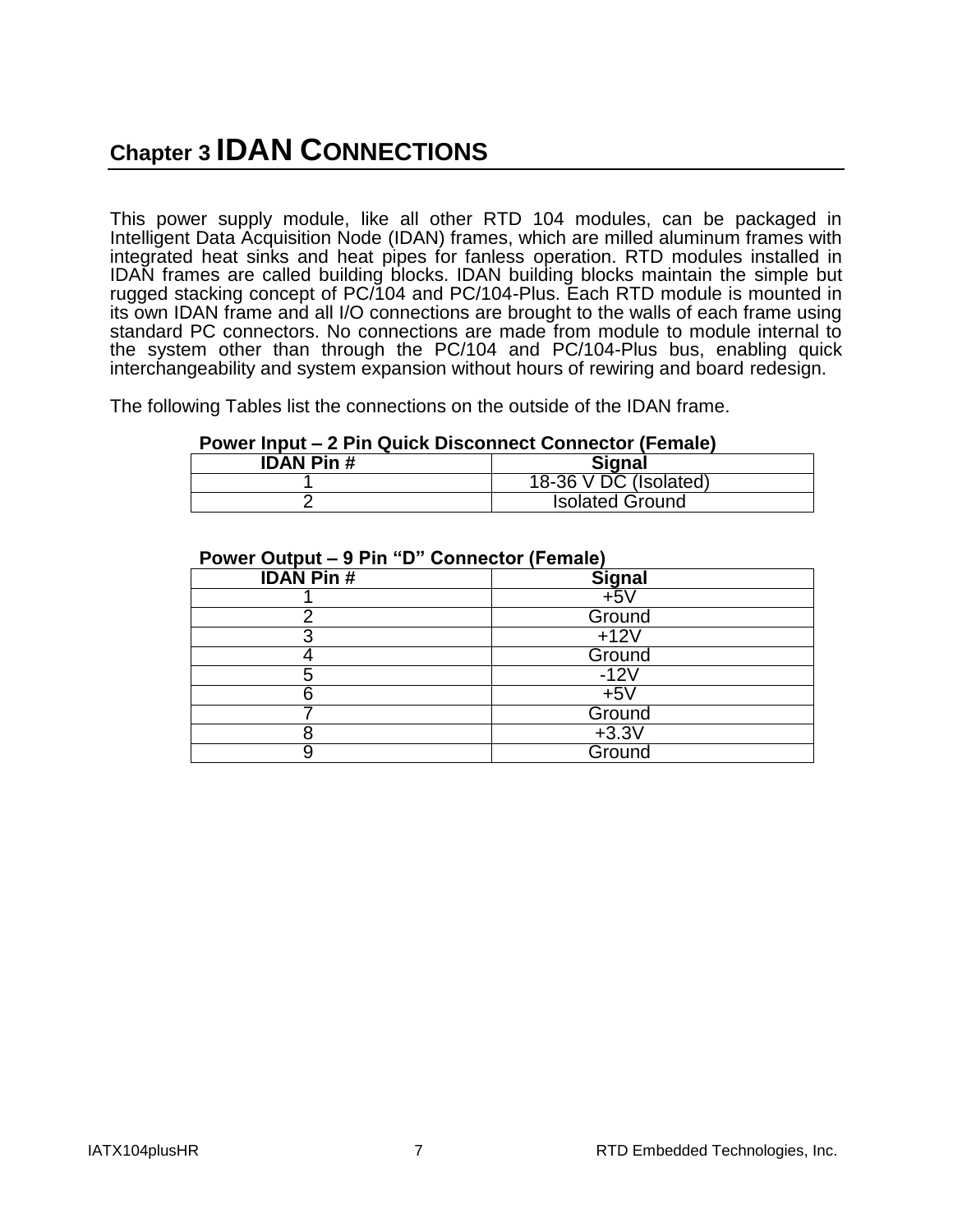## <span id="page-13-0"></span>**Chapter 4 - HARDWARE DESCRIPTION**

This chapter describes the major features of the IATX104PLUSHR, which are the following:

- The main +5V and +3.3V converter for the PC/104 and PC/104+ busses
- The secondary power output converters +12V , –12V, 5V STDBY, and –5V
- Onboard status LED's
- Overload protection
- Output power calculations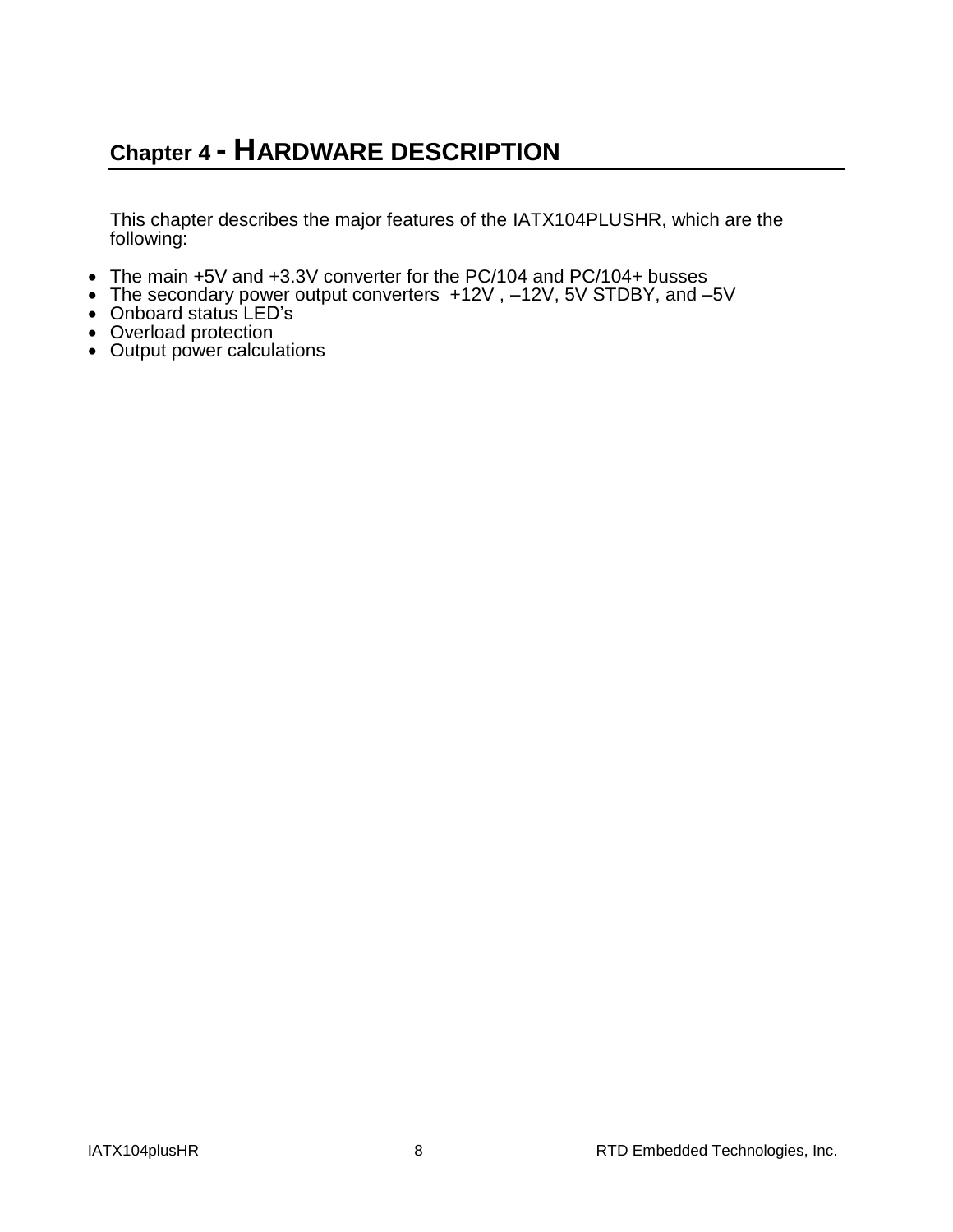

<span id="page-14-0"></span>Figure 3: Block diagram of the IATX104PLUSHR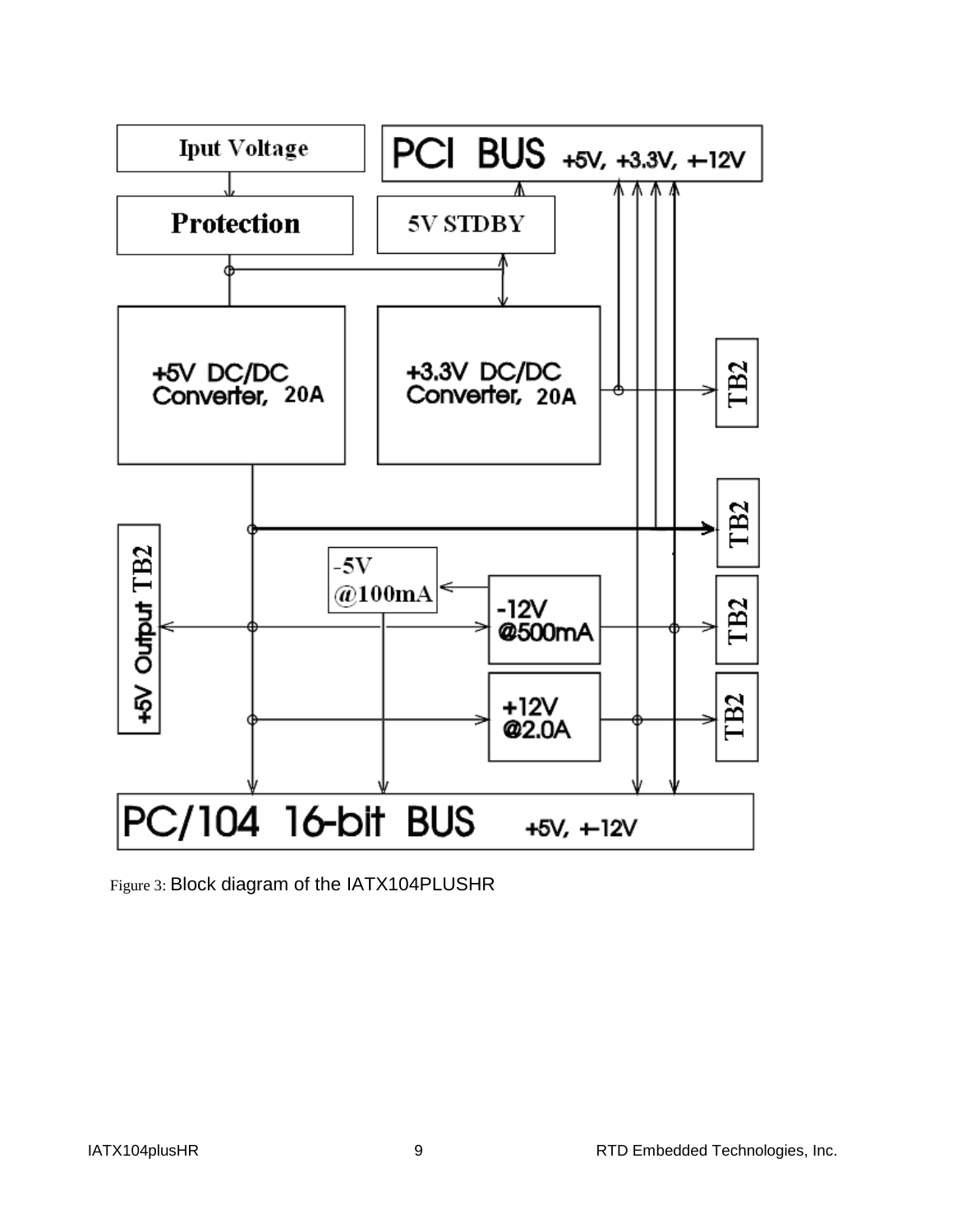### <span id="page-15-0"></span>*Main +5V and +3.3V converter for the computer*

The main +5V and the PCI bus +3.3V output use an isolated synchronous, switchmode DC-DC converter design. The output current of both of these independent converters this limited to 20A. These converters have excellent dynamic and transient response capabilities making it an ideal high-speed computer power supply. Use of low loss MOSFET-transistors allows operation without an additional heat-sink. Internal layers of the PCB are used to distribute heat evenly.

Input circuitry of the IATX104PLUSHR is protected with a fast transient absorber diode and a low loss solid-state reverse protection circuit. These devices are necessary to protect the input in automotive and industrial installations against fast over-voltage spikes and reverse voltage conditions. These situations exist in vehicle systems with alternators/chargers or in systems with electrically controlled hydraulic or pneumatic inductive valves and solenoids.

The +5V converter, located closer to the power connectors, feeds the PC/104 AT bus and the PCI bus +5V pins with power. This power can also be supplied from the board from an external terminal block TB2. (See previous section for the location of terminal block TB2.) The +3.3V converter located near the PCI bus connector to the  $+3.3V$  power pins of the PCI bus and supplies the  $+$  and  $-12V$ circuits. A terminal block at the side of the board next to the +5V output can be used to power other external +3.3V devices.

Input range is guaranteed inside the specified range of you board (18-36V) under full load and in worst conditions over the full rated temperature range (with air flow). Note that start up current may exceed stead-state current consumption.

### <span id="page-15-1"></span>**Current Limit**

To protect against fault or short-circuit conditions 5V and 3.3V voltages are equipped with current fold-back, current limiting circuitry to provide continuous overload protection. The 12V and the -12V circuits are cascaded off of the 5V and are protected by the 5V fold-back protection. After reaching the current limit point the voltage output will range between the rated output and zero depending on the amount of overload. Once the short circuit condition is removed, the output will return to the nominal value without restarting the unit.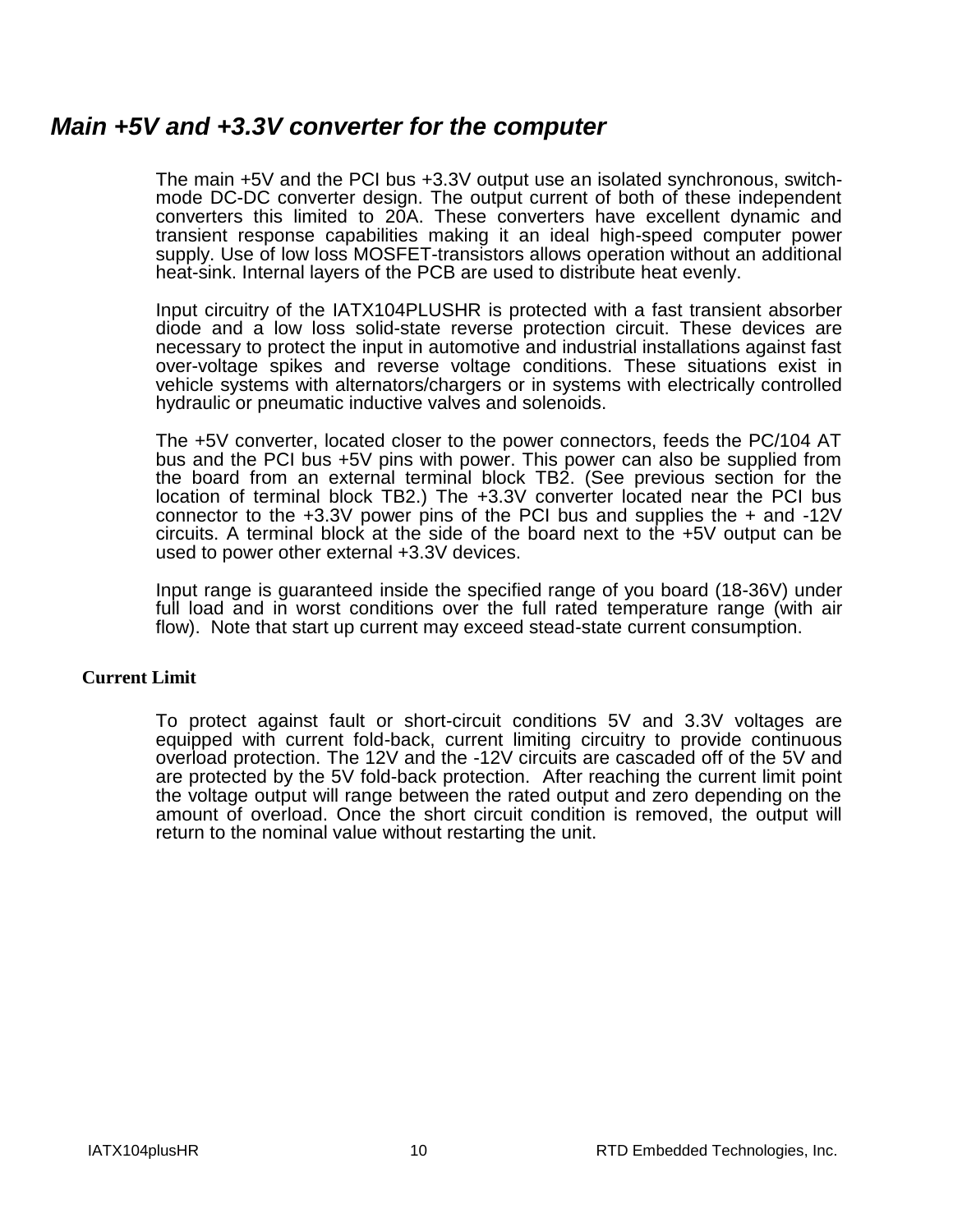### <span id="page-16-0"></span>**Remote On/Off control (IMPORTANT!!!)**

Header connector X1 near the input terminal block is the remote ON/OFF selection switch. Shorting pins 1-2 will enable the IATX104PLUSHR and turn the converter "ON". This signal could be connected to the ignition key of an automobile or machine. When the X1 jumper is shorted, the PS\_ON# signal from an outside source, will **"not"** turn off the +5V and 3.3V converters. When the X1 jumper is off, the supply is controlled by PS ON#. PS ON# is floated high when not driven so X1 can operate independent of PS\_ON#. One can connect a switch to PS ON# to also turn the power supply on and off.

X2 is connected to the enable of the 5VSTDBY converter. Shorting this jumper will disable (turn "OFF") the 5VSTDBY and the rest of the board.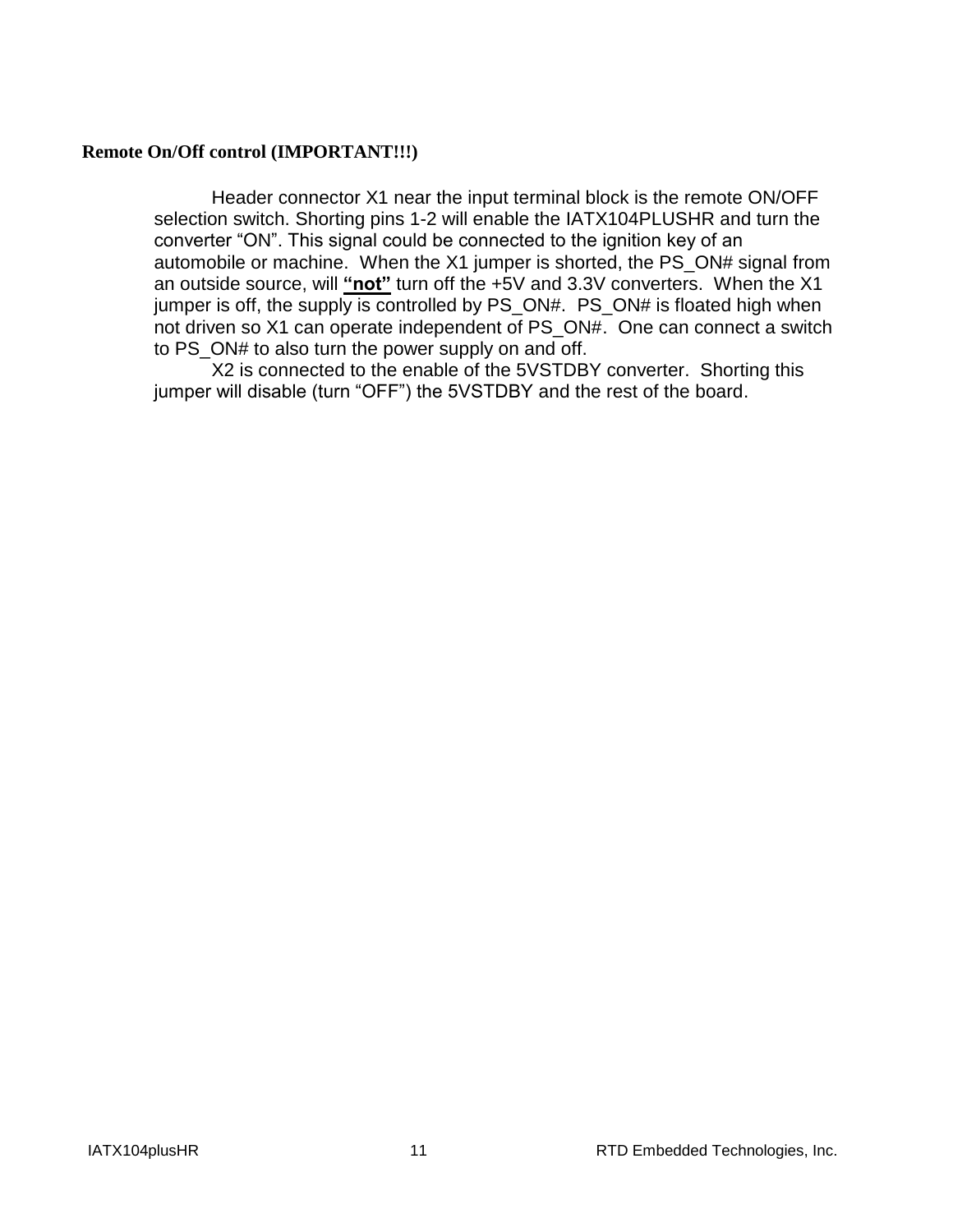### <span id="page-17-0"></span>*Secondary +12V and -12V and –5V converters*

+3.3V to +-12V converters generates +-12V for peripheral devices such as EL- or TFT- panels, hard drives, motors etc. The +12V output is capable of supplying up to 2.0A of current. +12V power is available from terminal block TB2. The -12V power is available from terminal block TB2. (See previous section for location of TB2). The +12V and -12V supplies also power the PC/104 and the PCI bus. A 100mA output –5V supply output is regulated from the –12V supply. This –5V output is only connected to the ISA-bus –5V power pin and is not externally available.

### <span id="page-17-1"></span>**Onboard status LED's**

The IATX104PLUSHR is equipped with 5 indicator LED's. The function of the LED's is described below. These LEDs are driven by 5VSTBY.

- LED1 Green. Indicates +5V power converter is operational and greater
- than  $95\%$ <br>• LED2 -Green. Indicates +3.3V power converter is operational and greater than 95%
- LED3 Green. Indicates +12V converter is operational
- LED4 Green. Indicates -12V converter is operational<br>• LED5 Green. Indicates -5V converter is operational
- Green. Indicates -5V converter is operational

#### <span id="page-17-2"></span>**Overload protection**

Both +5V and the +3.3V converter is current limited to 20A. The current limit is slightly higher that the maximum continuous output current to ensure reliable operation near the maximum rated output power.

The +12V converter is rated to 2A and the -12V converter is rated for 500mA. The +12V converter output is limited to 2.0A. The -12V converter output is limited to 500mA. The outputs of the +12V and -12V converters will allow short-term error conditions, and are not designed to accept long-term over-voltage or reverse polarity.

Use of Ultra-low ESR tantalum capacitors and stable temperature characteristics ensure low noise and good transient performance over the complete rated operating temperature range of –40 to +85C. PCB layout is optimized to provide lowest radiated and conducted noise.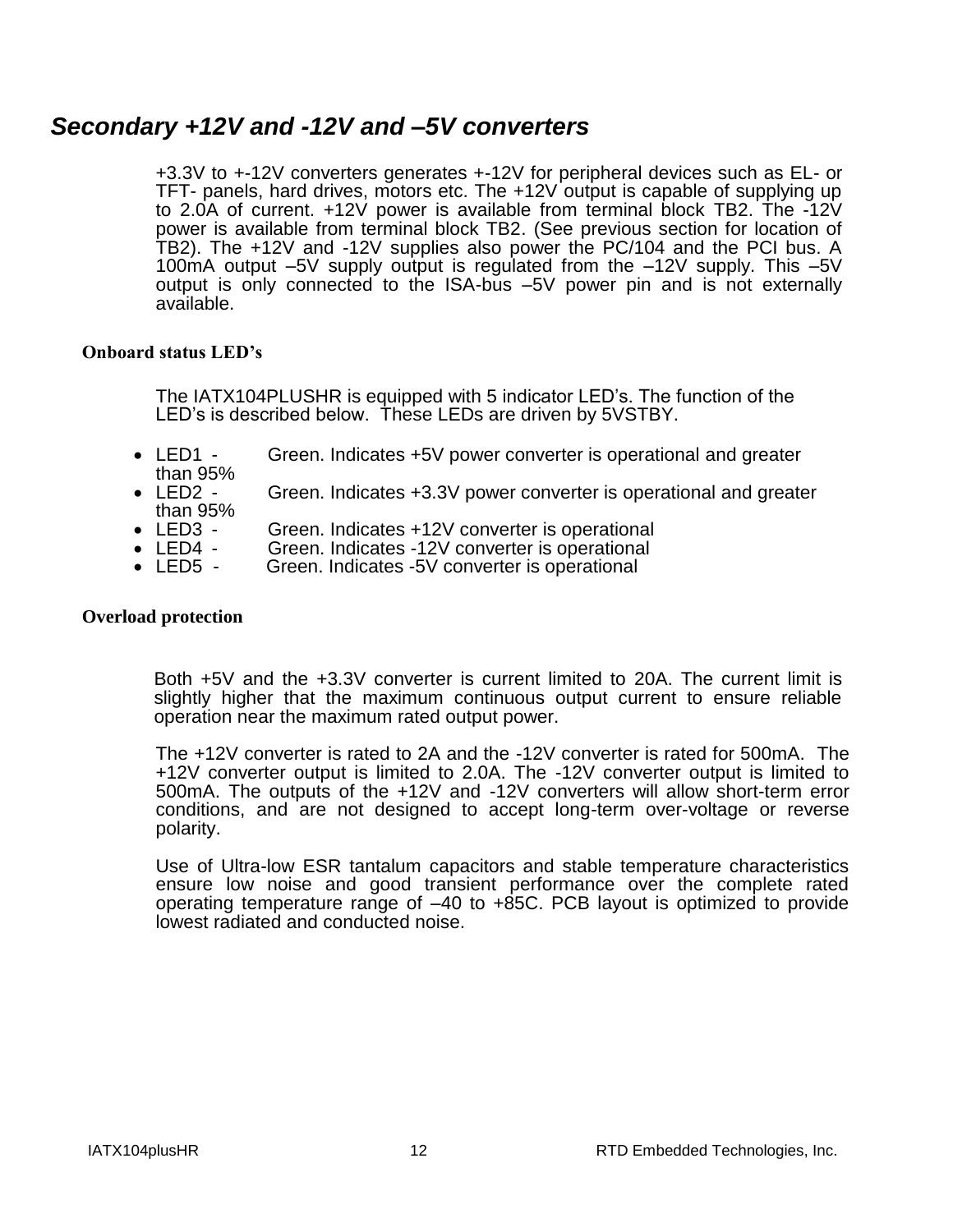

+12V ripple at full load 20.6mV P-P

<span id="page-18-0"></span>

<span id="page-18-1"></span>-12V ripple at full load 12.6mV P-P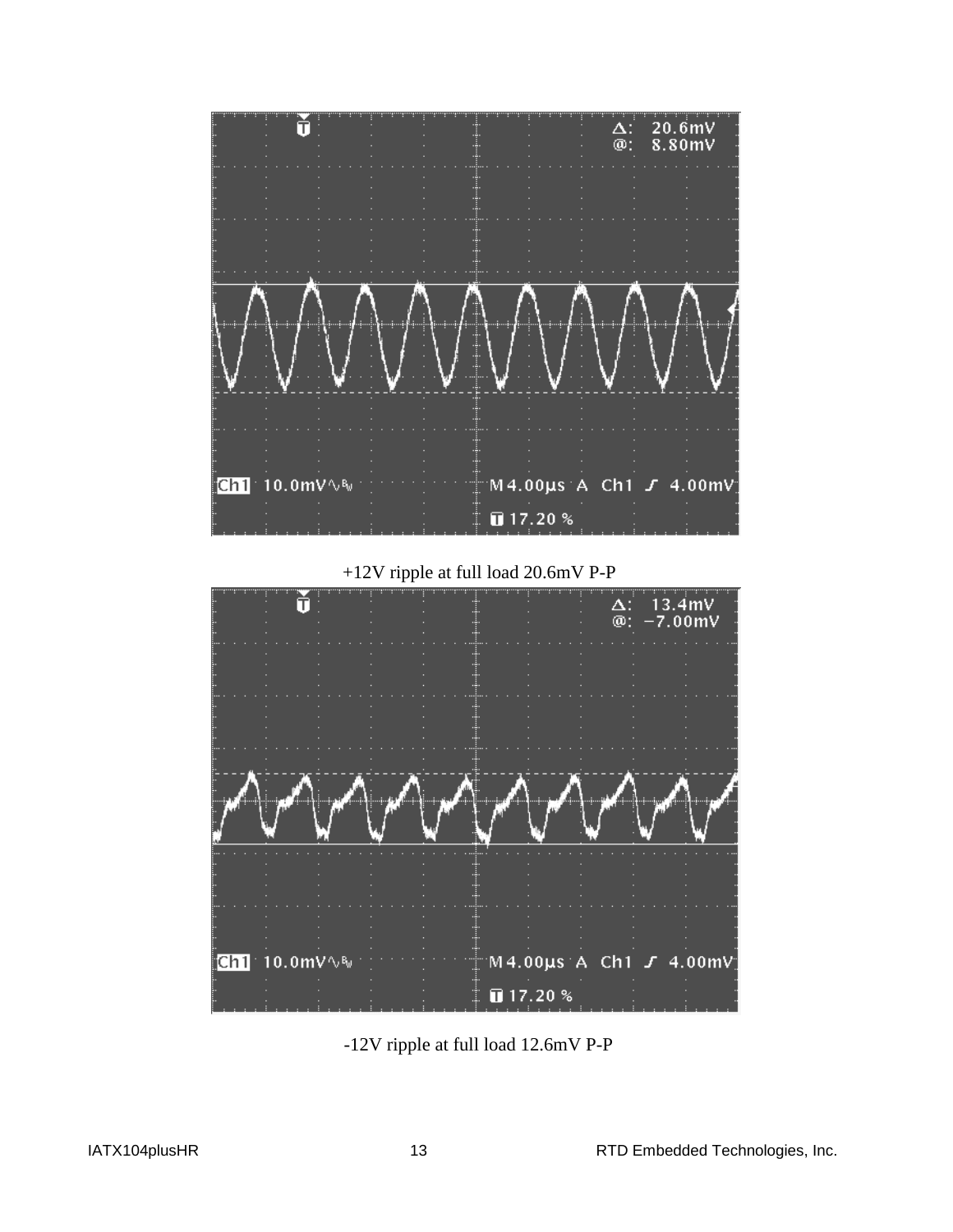

3.3V ripple at full load 20.2mV P-P

<span id="page-19-0"></span>

5V ripple at full load 17.6mV P-P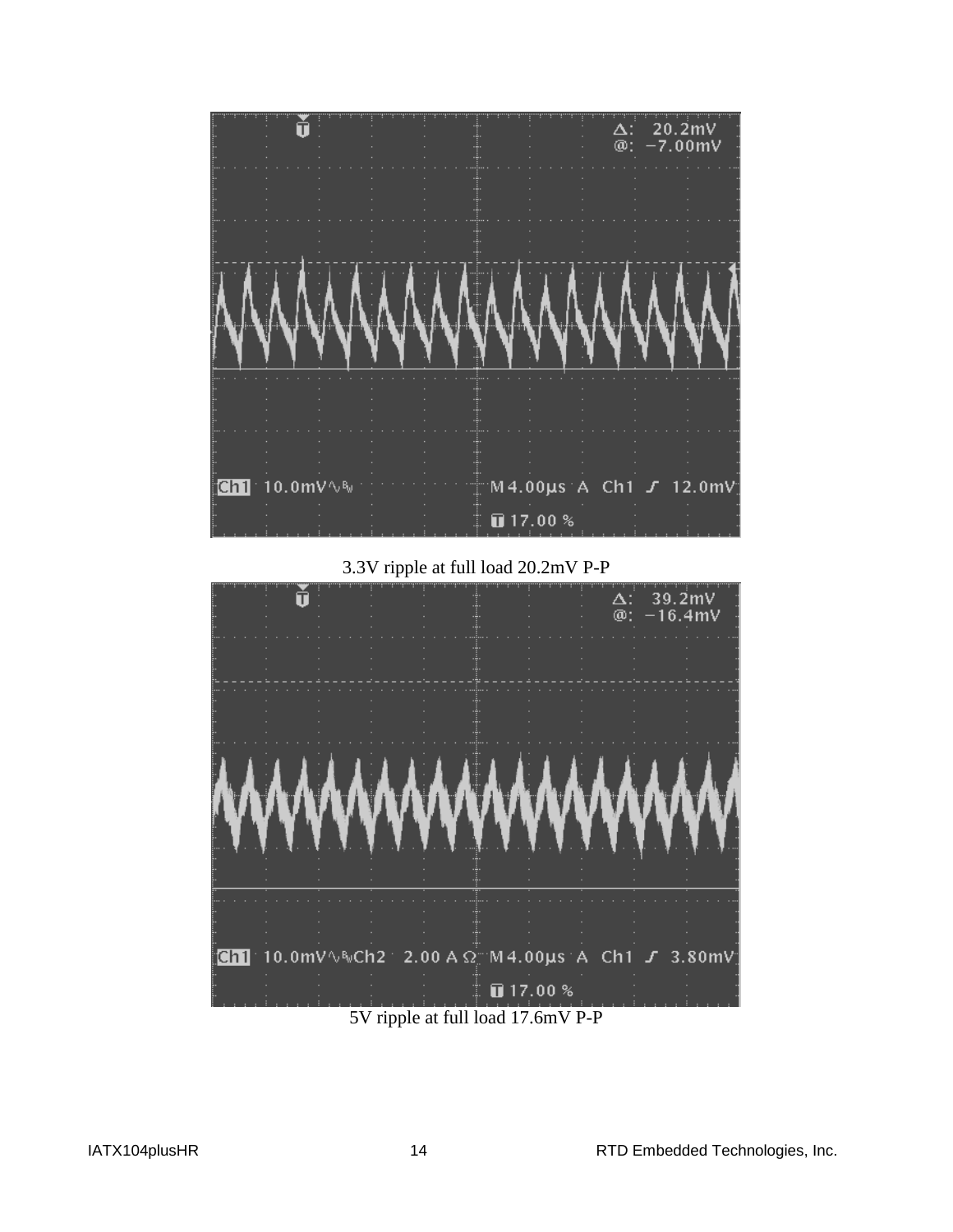

5V STDBY ripple at full load 15.0mV P-P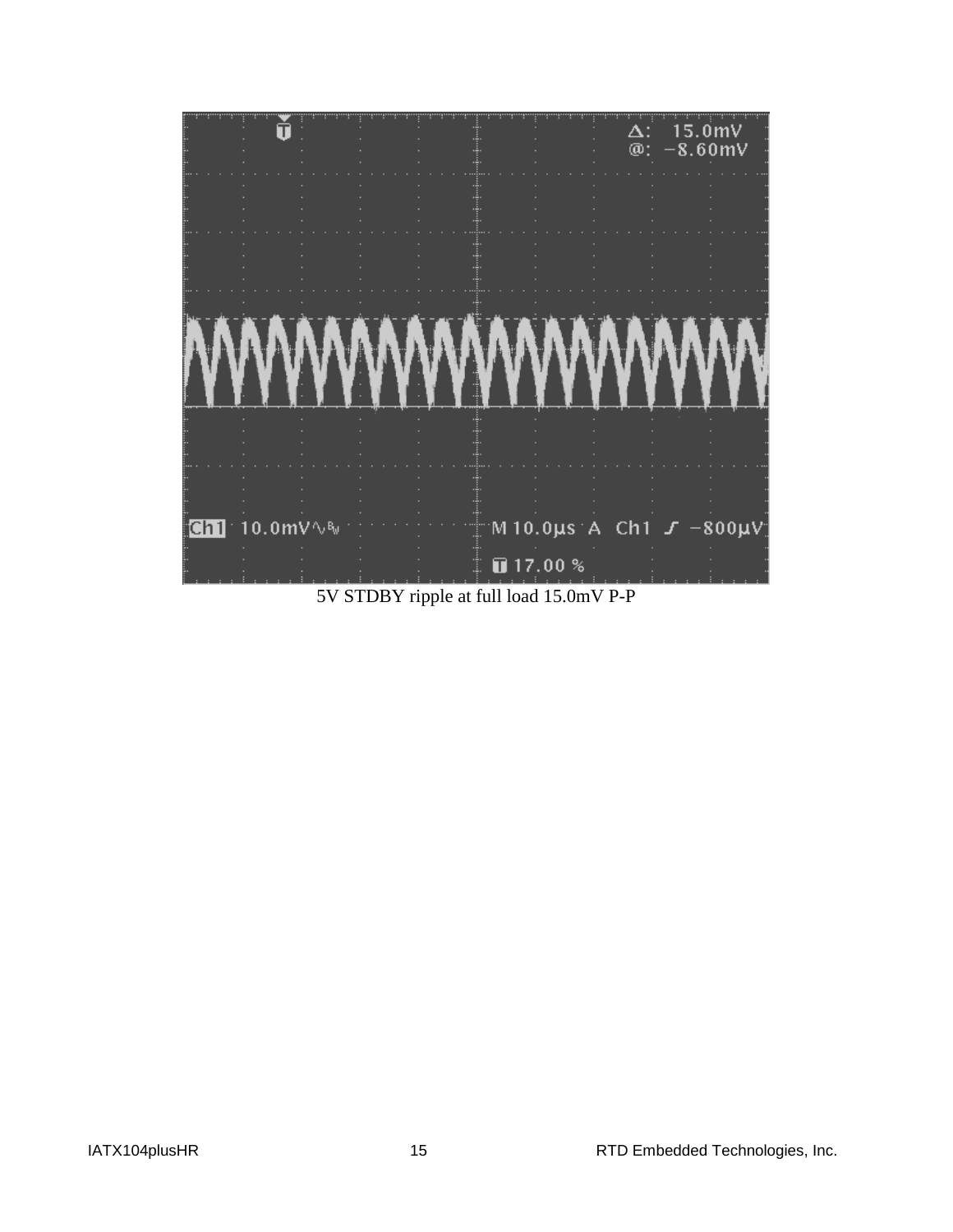#### Output power calculations

 The maximum available power for the +5V computer system can be estimated using the following method:

5V efficiency 90% 5V STDBY efficiency 83% 3.3V efficiency 89% 12V efficiency 93% -12V efficiency 88% -5V efficiency 37% All loads are in Watts  $L1 = 5V$  primary load (100W fully available)  $L2 = 3.3V$  load  $L3 = 12V$  load  $L4 = -12V$  primary load (load on just  $-12V$  supply)  $L5 = -5V$  load L6 =  $-12V$  total load = L4 + (L5/0.37) L7 = 5V total load = L1 + (L3/0.93) + (L6/0.88)  $L$ TOTAL =  $L2 + L7$  $L_{\text{TOTAl}} < 166$  Watts **L**STDBY < 10 Watts

Note: Even though the total output power figure of 166 Watts is not exceeded, one must remember not to overload an individual output! Care must be taken not to thermally overload the unit. The maximum specified output power may not be available if the ambient temperature rises, and in this case additional heat sinking or additional airflow may be necessary. Even though the unit can stay cooled with natural convection, enclosing the unit in a container may require heat sinking depending on the load and temperature in the container.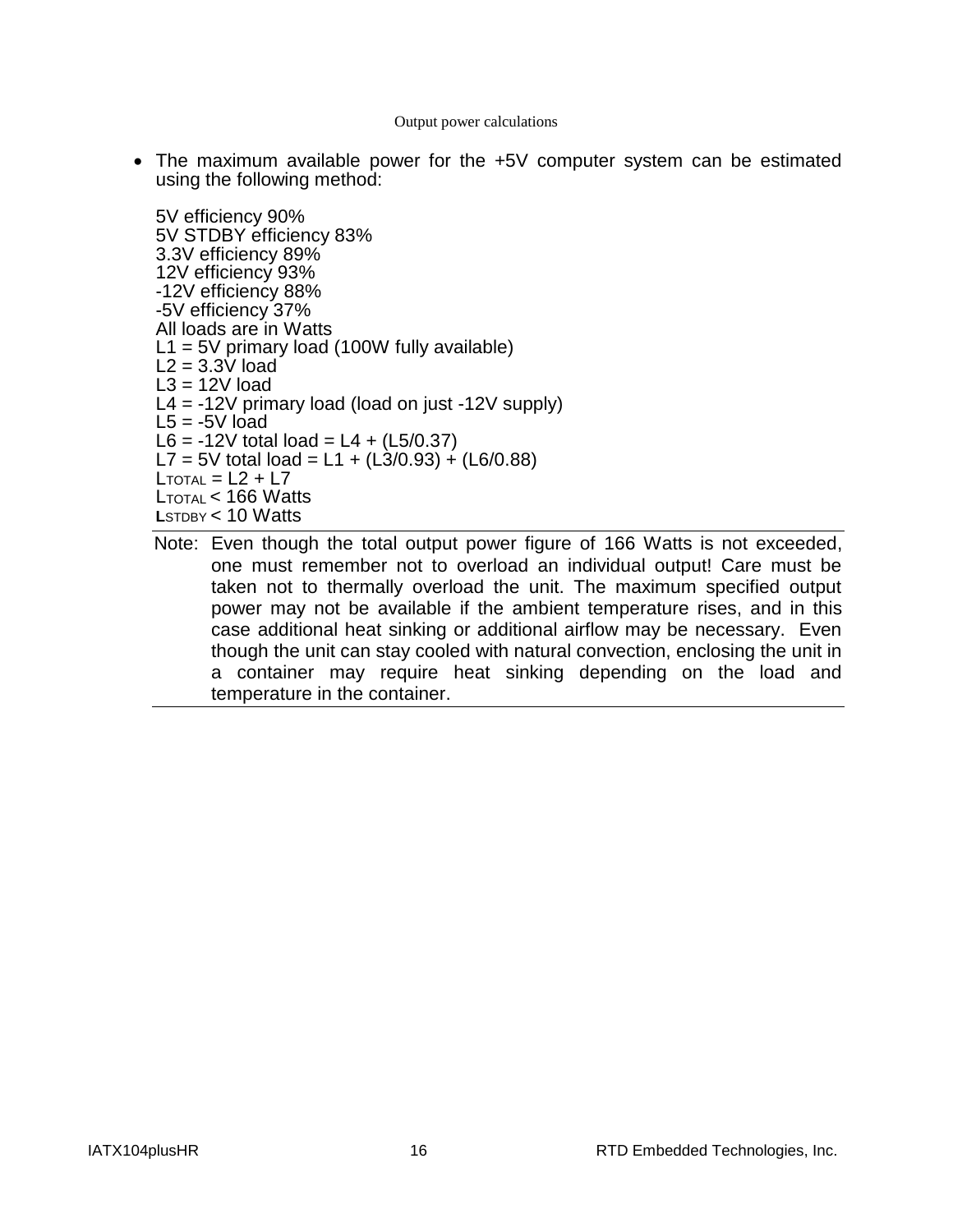## <span id="page-22-0"></span>**Chapter 5 IATX104PLUSHR SPECIFICATIONS**

## <span id="page-22-1"></span>*Host interface*

PC/104+ busses with +5V, +5VSTDBY, +3.3V, +12V, -12V, and –5V

## <span id="page-22-2"></span>*Power supply specifications*

<span id="page-22-4"></span><span id="page-22-3"></span>

| <b>Input voltage ranges</b>                                |                                        |                        |  |  |
|------------------------------------------------------------|----------------------------------------|------------------------|--|--|
|                                                            |                                        | 9-18, 18-36, 36-72V DC |  |  |
| Output voltage ripple at full load (measured peak to peak) |                                        |                        |  |  |
|                                                            | $+5V$                                  | $17.6$ mV              |  |  |
|                                                            | +5V STDBY                              | 15.0 mV                |  |  |
|                                                            | $+3.3V$<br>$+12V$                      | 20.2 mV<br>20.6 mV     |  |  |
|                                                            | $-12V$                                 | $12.6$ mV              |  |  |
|                                                            |                                        |                        |  |  |
| <b>Output Power (166W total)</b>                           |                                        |                        |  |  |
|                                                            |                                        | +5V@20A for 50W        |  |  |
|                                                            | +5V STDBY@ 2A for 10W                  |                        |  |  |
|                                                            | +3.3V@20A for 66W                      |                        |  |  |
|                                                            | +12V@2.0A for 24W<br>-12V@500mA for 6W |                        |  |  |
|                                                            | -5V@100mA for 0.5W                     |                        |  |  |
|                                                            | 166W available                         |                        |  |  |
|                                                            | 123W deliverable                       |                        |  |  |
|                                                            |                                        |                        |  |  |
|                                                            |                                        |                        |  |  |
| <b>Efficiencies</b>                                        |                                        |                        |  |  |
|                                                            | 5V efficiency                          | 90%                    |  |  |
|                                                            | 5V STDBY efficiency 83%                |                        |  |  |
|                                                            | 3.3V efficiency<br>12V efficiency      | 89%<br>93%             |  |  |
|                                                            | -12V efficiency                        | 88%                    |  |  |
|                                                            | -5V efficiency                         | 37%                    |  |  |
|                                                            | Overall                                | 87%                    |  |  |

### <span id="page-22-6"></span><span id="page-22-5"></span>**Maximum Board Power dissipation (worst conditions)**

25 Watts

Overall

### <span id="page-22-7"></span>**Output voltage regulation**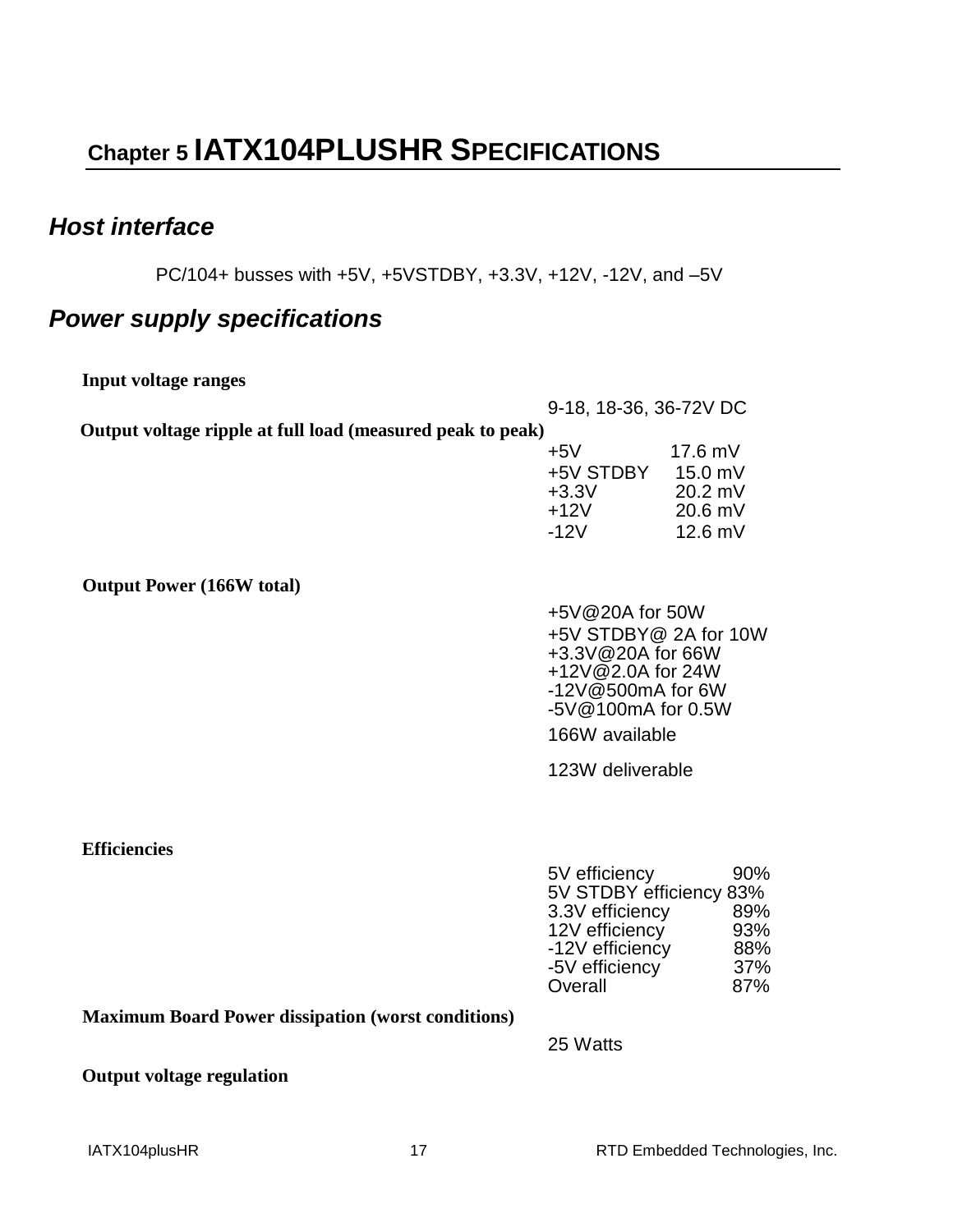**Galvanic Isolation Voltage** 

+-5% (max) all outputs

1500 V

### <span id="page-23-0"></span>**Connectors**

Power connectors **Phoenix Contact** Combicon Series Host bus PC/104+ bus PC/104 stack-through, PCI solder-tail (Optionally no bus connectors)

### <span id="page-23-1"></span>**Electromechanical**

| Operating temperature range                                              | -40 to +85C (may require airflow   |
|--------------------------------------------------------------------------|------------------------------------|
|                                                                          | and or heat sinking in containers) |
| May operate at full load up to $45^{\circ}$ C with no additional airflow |                                    |

Tested with full load at 85˚C with 200 LFM with no heat sink

| Maximum Internal power dissipated by LEDs and internal circuitry (no load) | 0.70 Watts @ 8V Vin<br>1.76 Watts @ 36V Vin |
|----------------------------------------------------------------------------|---------------------------------------------|
| Maximum power dissipated when supply is disabled                           | 14 mWatts @ 8V Vin<br>135 mWatts @ 36V Vin  |

### <span id="page-23-2"></span>**Derating**

There are complex thermal interrelationships between all the converters on this power supply. The information below will give a good idea of the thermal behavior of this power supply under many situations.

| <b>Results</b> | 5V Max<br>Load,<br>All<br><b>Supplies</b><br>On with<br>0 Amps | <b>Ambient</b><br>temp C | airflow    | board<br>over<br>top | 3.3V<br><b>Max</b><br>Load,<br>All<br><b>Supplies</b><br>On with<br>0 Amps | <b>Ambient</b><br>temp C | airflow    | board<br>over<br>top |     |
|----------------|----------------------------------------------------------------|--------------------------|------------|----------------------|----------------------------------------------------------------------------|--------------------------|------------|----------------------|-----|
|                | 14                                                             | 85                       |            | no                   |                                                                            | 16                       | 85         |                      |     |
|                | 20                                                             | 25                       | $44$ '/min |                      | 20                                                                         | 25                       | $44$ '/min | no                   |     |
|                | 20                                                             | 60                       |            |                      |                                                                            | 20                       | 70         |                      |     |
|                | 17                                                             | 25                       | none       |                      |                                                                            | 20                       | 25         | none                 |     |
|                |                                                                |                          |            |                      |                                                                            |                          |            |                      |     |
|                | 12                                                             | 85                       | $44$ '/min | yes                  |                                                                            | 13                       | 85         |                      |     |
|                | 20                                                             | 25                       |            |                      |                                                                            | 20                       | 25         | 44'/min              | yes |
|                | 20                                                             | 52                       |            |                      |                                                                            | 20                       | 57.1       |                      |     |
|                | 15                                                             | 25                       | none       |                      |                                                                            | 19                       | 25         | none                 |     |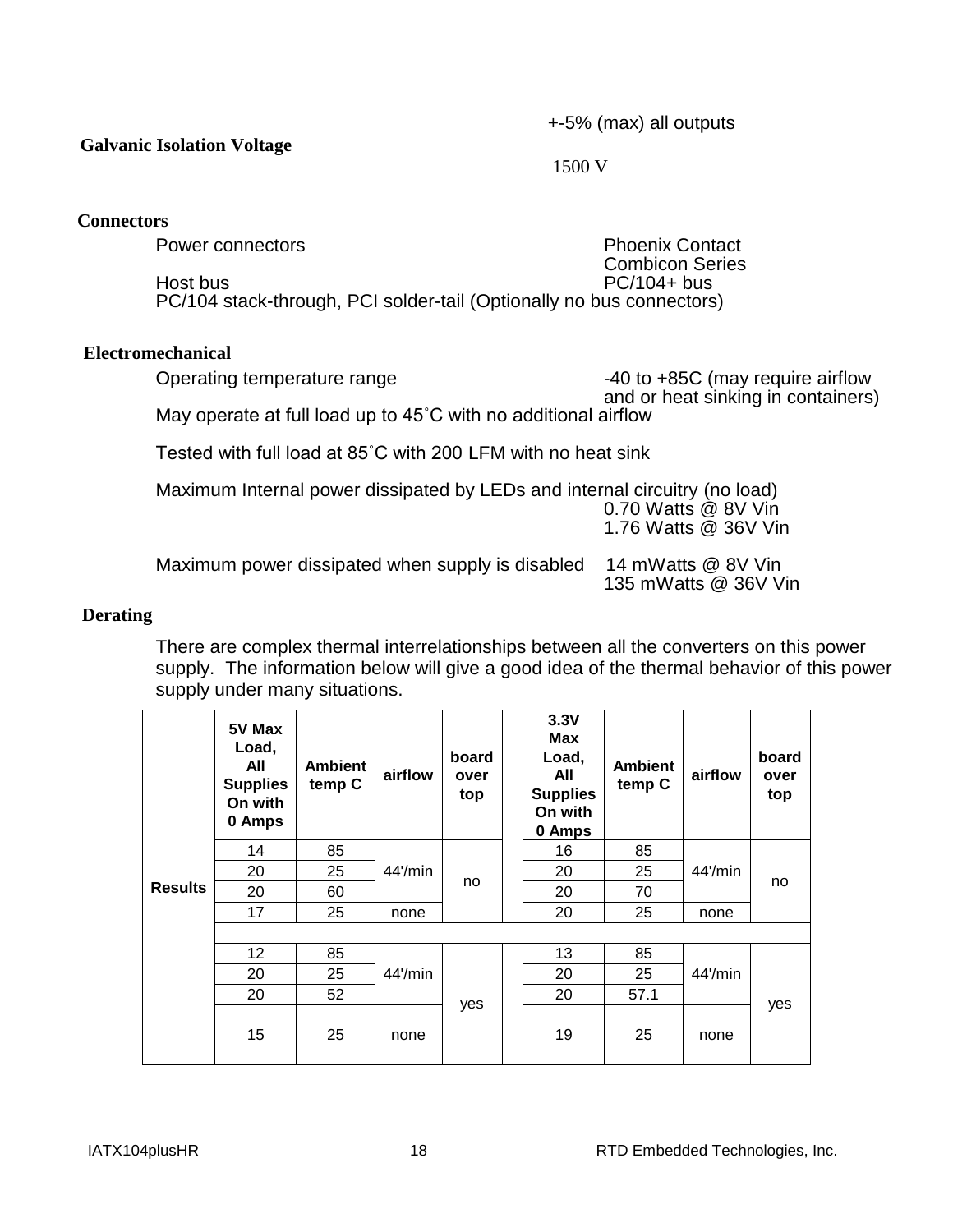The table above shows the heating characteristics of the 5V and the 3.3V converters individually at various temperatures and with a board obstructing air flow over top.



The above graph describes how the 5V and the 3.3V converters cross heat each other at 85C with **+- 12V, and 5Vstby fully loaded**, 44'/min. airflow and no board over top blocking airflow.



The above graph describes how the 5V and the 3.3V converters cross heat each other at 85C with 44'/min. airflow and no constriction. All other supplies at zero load.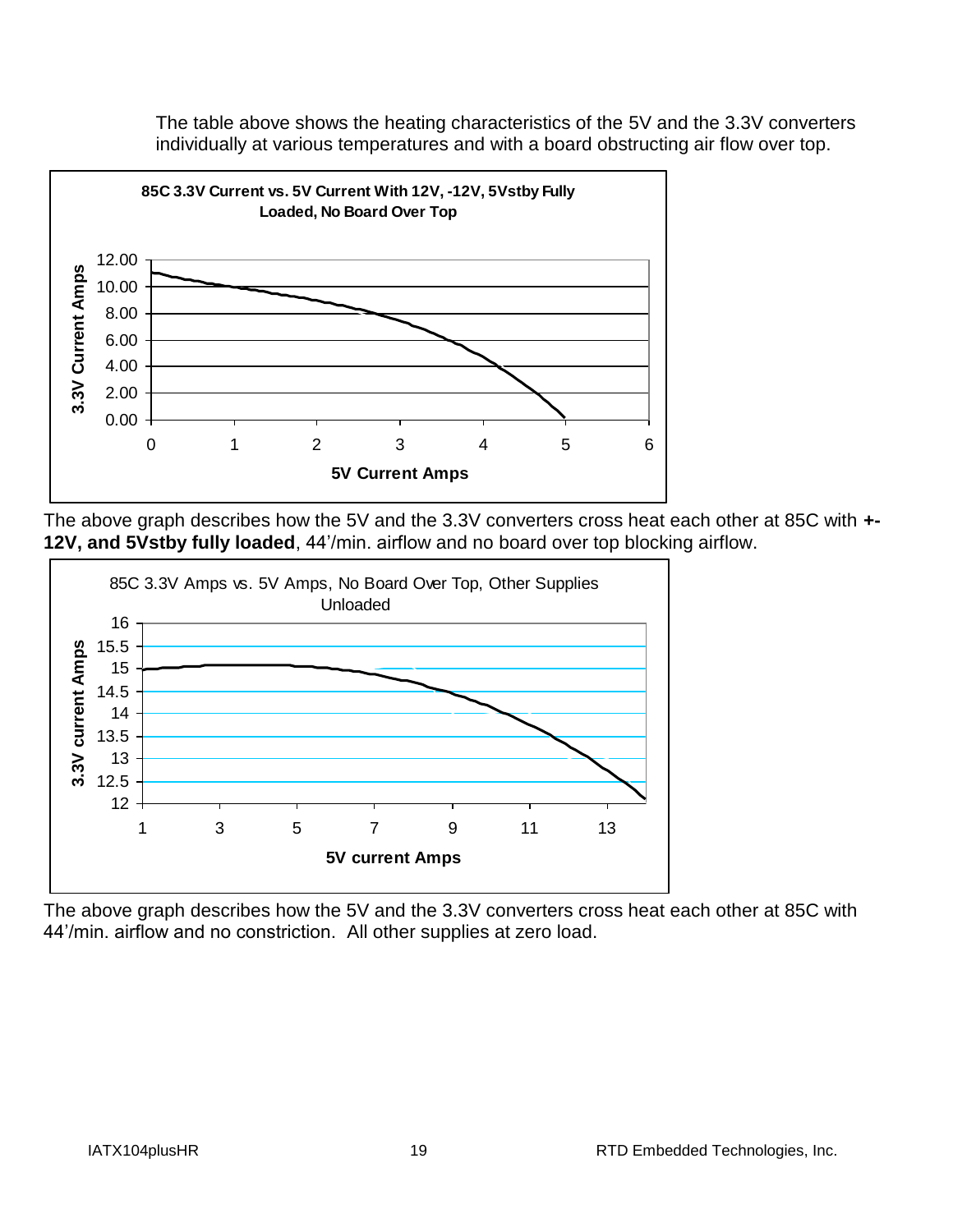

The above graph describes how the 5V and the 3.3V converters cross heat each other at 85C with 44'/min. airflow and a constricting board over top. **All other supplies are fully loaded.**

**RTD offers an IDAN frame that directly heat sinks the 3.3V and 5V converters and greatly improves dead air performance.**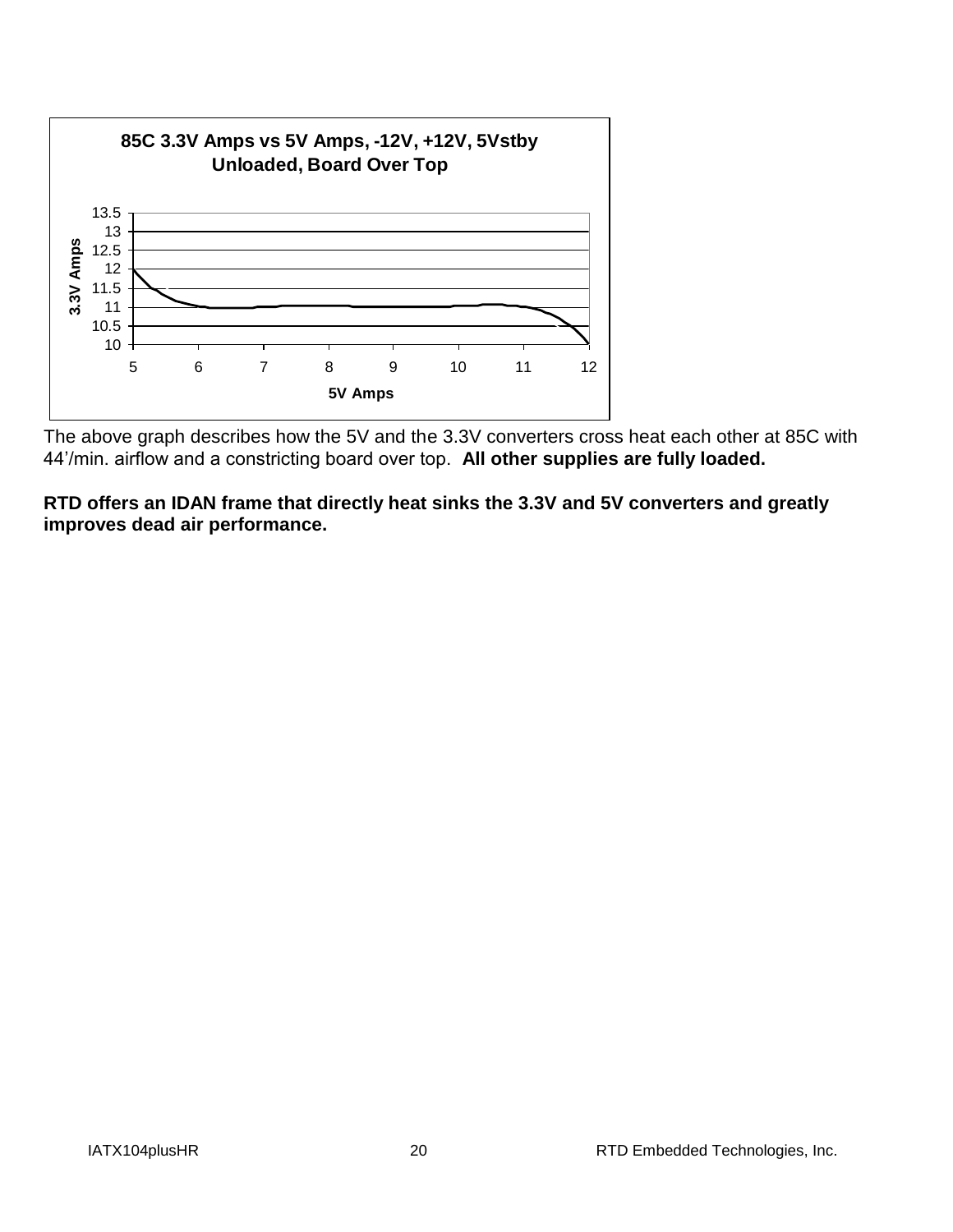## <span id="page-26-1"></span><span id="page-26-0"></span>**Chapter 6 RETURN POLICY AND WARRANTY**

## *Return Policy*

If you wish to return a product to the factory for service, please follow this procedure:

Read the Limited Warranty to familiarize yourself with our warranty policy.

Contact the factory for a Return Merchandise Authorization (RMA) number.

Please have the following available:

- Complete board name
- Board serial number
- A detailed description of the board's behavior

**List the name of a contact person**, familiar with technical details of the problem or situation, **along with their phone and fax numbers, address, and e-mail address** (if available).

#### **List your shipping address!!**

Indicate the shipping method you would like used to return the product to you. *We will not ship by next-day service without your pre-approval.*

*Carefully package the product, using proper anti-static packaging.*

*Write the RMA number in large (1") letters on the outside of the package.*

*Return the package to:*

*RTD Embedded Technologies, Inc. 103 Innovation Blvd. State College PA 16803-0906 USA*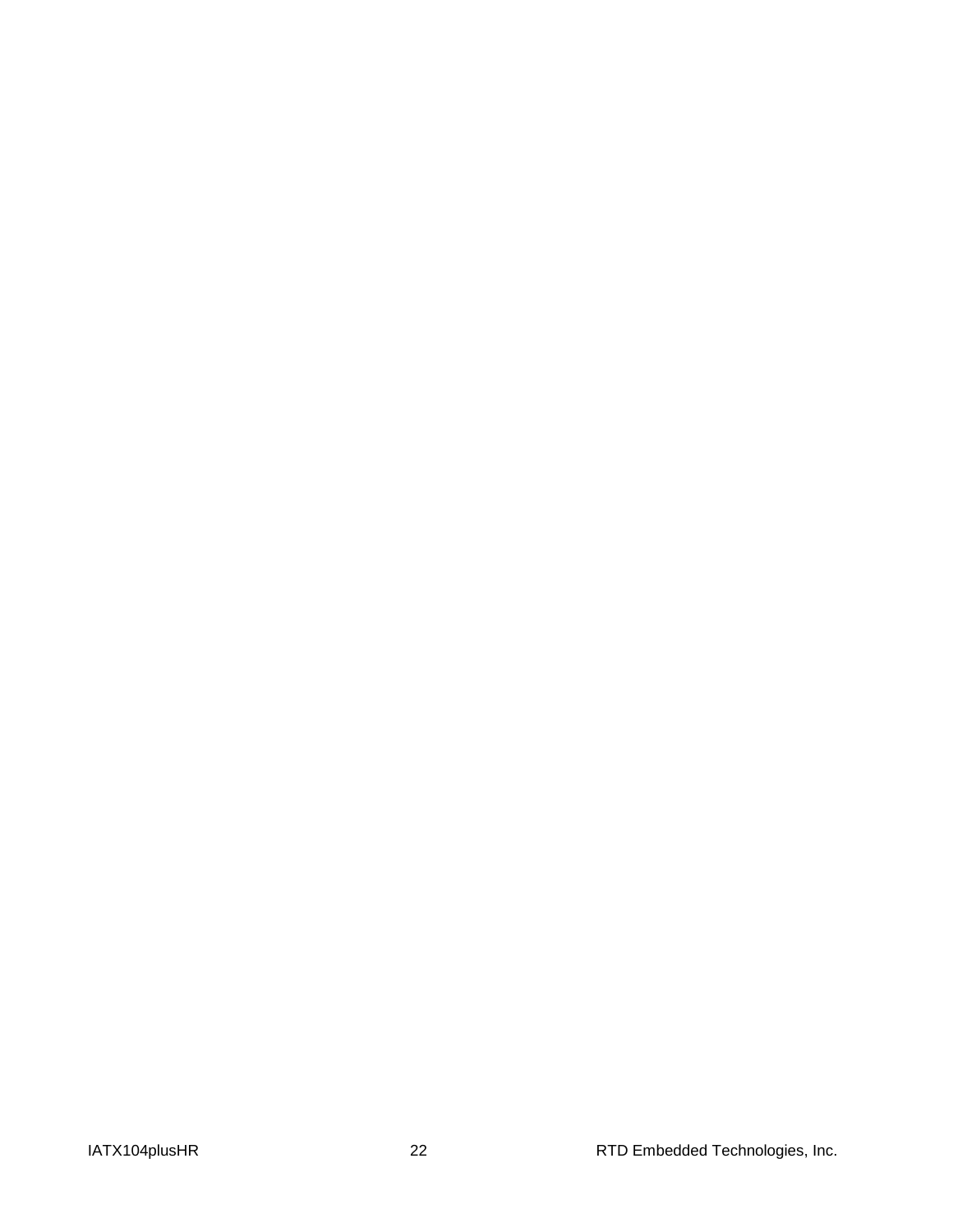## <span id="page-28-0"></span>**Chapter 7 LIMITED WARRANTY**

RTD Embedded Technologies, Inc. warrants the hardware and software products it manufactures and produces to be free from defects in materials and workmanship for one year following the date of shipment from RTD Embedded Technologies, INC. This warranty is limited to the original purchaser of product and is not transferable.

During the one year warranty period, RTD Embedded Technologies will repair or replace, at its option, any defective products or parts at no additional charge, provided that the product is returned, shipping prepaid, to RTD Embedded Technologies. All replaced parts and products become the property of RTD Embedded Technologies. Before returning any product for repair, customers are required to contact the factory for an RMA number.

THIS LIMITED WARRANTY DOES NOT EXTEND TO ANY PRODUCTS WHICH HAVE BEEN DAMAGED AS A RESULT OF ACCIDENT, MISUSE, ABUSE (such as: use of incorrect input voltages, improper or insufficient ventilation, failure to follow the operating instructions that are provided by RTD Embedded Technologies, "acts of God" or other contingencies beyond the control of RTD Embedded Technologies), OR AS A RESULT OF SERVICE OR MODIFICATION BY ANYONE OTHER THAN RTD Embedded Technologies. EXCEPT AS EXPRESSLY SET FORTH ABOVE, NO OTHER WARRANTIES ARE EXPRESSED OR IMPLIED, INCLUDING, BUT NOT LIMITED TO, ANY IMPLIED WARRANTIES OF MERCHANTABILITY AND FITNESS FOR A PARTICULAR PURPOSE, AND RTD Embedded Technologies EXPRESSLY DISCLAIMS ALL WARRANTIES NOT STATED HEREIN. ALL IMPLIED WARRANTIES, INCLUDING IMPLIED WARRANTIES FOR MECHANTABILITY AND FITNESS FOR A PARTICULAR PURPOSE, ARE LIMITED TO THE DURATION OF THIS WARRANTY. IN THE EVENT THE PRODUCT IS NOT FREE FROM DEFECTS AS WARRANTED ABOVE, THE PURCHASER'S SOLE REMEDY SHALL BE REPAIR OR REPLACEMENT AS PROVIDED ABOVE. UNDER NO CIRCUMSTANCES WILL RTD Embedded Technologies BE LIABLE TO THE PURCHASER OR ANY USER FOR ANY DAMAGES, INCLUDING ANY INCIDENTAL OR CONSEQUENTIAL DAMAGES, EXPENSES, LOST PROFITS, LOST SAVINGS, OR OTHER DAMAGES ARISING OUT OF THE USE OR INABILITY TO USE THE PRODUCT.

SOME STATES DO NOT ALLOW THE EXCLUSION OR LIMITATION OF INCIDENTAL OR CONSEQUENTIAL DAMAGES FOR CONSUMER PRODUCTS, AND SOME STATES DO NOT ALLOW LIMITATIONS ON HOW LONG AN IMPLIED WARRANTY LASTS, SO THE ABOVE LIMITATIONS OR EXCLUSIONS MAY NOT APPLY TO YOU.

THIS WARRANTY GIVES YOU SPECIFIC LEGAL RIGHTS, AND YOU MAY ALSO HAVE OTHER RIGHTS WHICH VARY FROM STATE TO STATE.